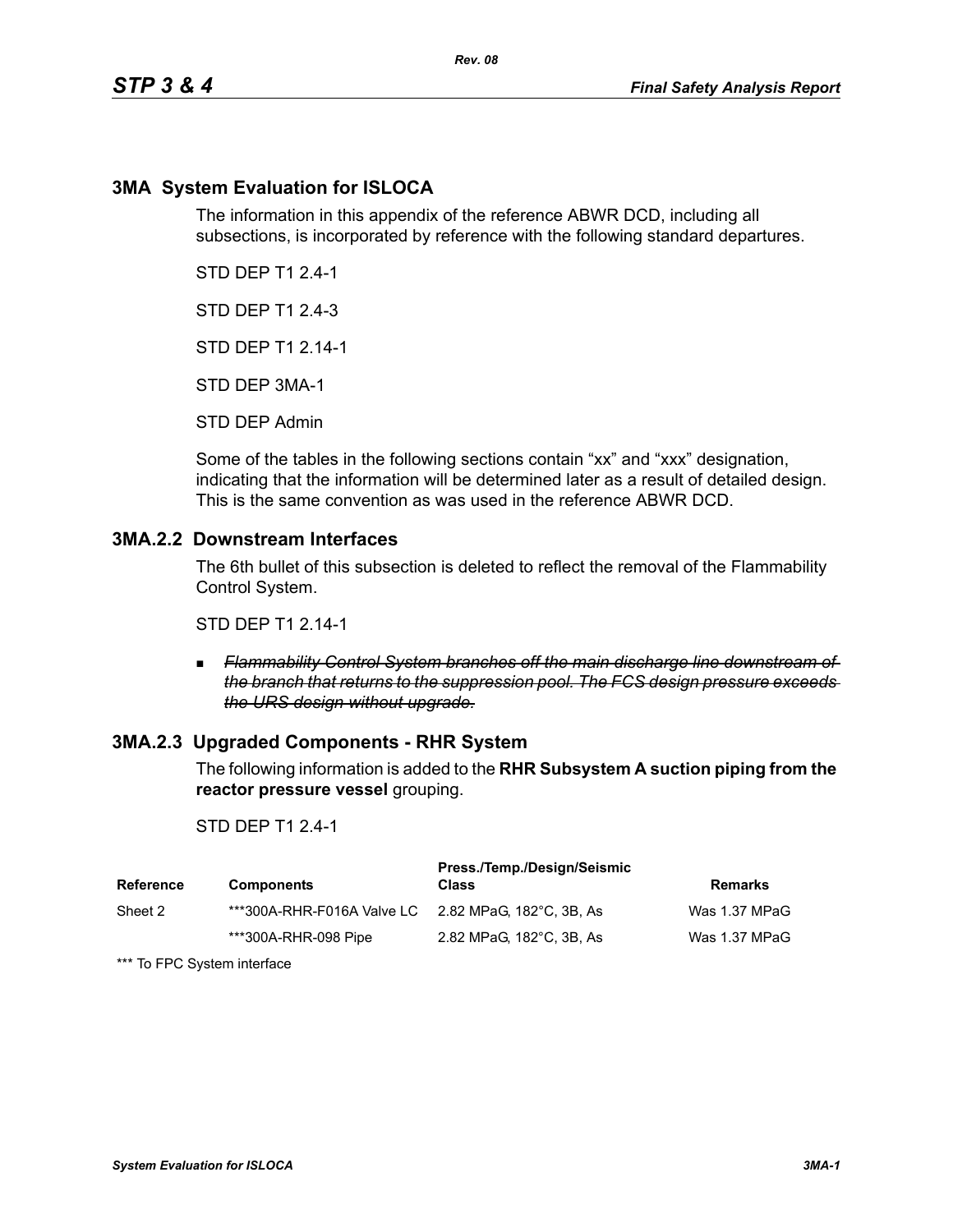### STD DEP 3MA-1

**RHR Subsystem A suction piping from the suppression pool.**

| <b>Reference</b> | <b>Components</b>   | Press./Temp./Design/<br><b>Seismic Class</b> | Remarks       |
|------------------|---------------------|----------------------------------------------|---------------|
| Sheet 3          | 20A-RHR-042 Pipe    | 2.82 MPaG. 182°C. 3B. As                     | Was 1.37 MPaG |
|                  | 20A-RHR-F061A Valve | 2.82 MPaG, 182°C, 3B, As                     | Was 1.37 MPaG |

**RHR Subsystem A suction piping from the reactor pressure vessel.**

| Reference |                                     | Press./Temp./Design/     |               |
|-----------|-------------------------------------|--------------------------|---------------|
|           | <b>Components</b>                   | <b>Seismic Class</b>     | Remarks       |
| Sheet 3   | <del>50A 2</del> 0A-RHR-F712A Valve | 2.82 MPaG. 182°C. 3B. As | Was 1.37 MPaG |

**RHR Subsystem A discharge fill pump suction piping from the suppression pool.**

| <b>Reference</b> | <b>Components</b>        | Press./Temp./Design/<br><b>Seismic Class</b> | <b>Remarks</b> |
|------------------|--------------------------|----------------------------------------------|----------------|
| Sheet 3          | 25A-RHR-709 Pipe         | 2.82 MPaG, 182°C, 3B, As                     | Was 1.37 MPaG  |
|                  | 25A-RHR-F718A Valve      | 2.82 MPaG, 182°C, 3B, As                     | Was 1.37 MPaG  |
|                  | 25A-RHR-F719A Valve      | 2.82 MPaG, 182°C, 3B, As                     | Was 1.37 MPaG  |
|                  | 25A-RHR-PX013A Press.Pt. | 2.82 MPaG, 182°C, 3B, As                     | Was 1.37 MPaG  |

**RHR Subsystem A discharge from relief valves and test line valve directly to the suppression pool without restriction.**

| <b>Reference</b> | <b>Components</b>   | Press./Temp./Design/<br><b>Seismic Class</b> | Remarks   |
|------------------|---------------------|----------------------------------------------|-----------|
| Sheet 3          | 20A-RHR-041 Pipe    | 0.310 MPaG, 104°C, 3B, As                    | No Change |
|                  | 20A-RHR-060A Valve  | 0.310 MPaG, 104°C, 3B, As                    | No Change |
| Sheet 2          | 250A-RHR-055A Valve | 0.310 MPaG, 104°C, 3B, As                    | No Change |

**RHR Subsystem B suction piping from the suppression pool.**

| <b>Reference</b> | <b>Components</b>  | Press./Temp./Design/<br><b>Seismic Class</b> | Remarks       |
|------------------|--------------------|----------------------------------------------|---------------|
| Sheet 4          | 20A-RHR-152 Pipe   | 2.82 MPaG, 182°C, 3B, As                     | Was 1.37 MPaG |
|                  | 20A-RHR-061B Valve | 2.82 MPaG, 182°C, 3B, As                     | Was 1.37 MPaG |

**RHR Subsystem B discharge fill pump suction piping from the suppression pool.**

| <b>Reference</b> | <b>Components</b>        | Press./Temp./Design/<br><b>Seismic Class</b> | <b>Remarks</b> |
|------------------|--------------------------|----------------------------------------------|----------------|
| Sheet 4          | 25A-RHR-123 Pipe         | 2.82 MPaG, 182°C182°C, 3B,<br>As             | Was 1.37 MPaG  |
|                  | 25A-RHR-741 Pipe         | 2.82 MPaG, 182°C, 3B, As                     | Was 1.37 MPaG  |
|                  | 25A-RHR-F718B Valve      | 2.82 MPaG, 182°C, 3B, As                     | Was 1.37 MPaG  |
|                  | 25A-RHR-F719B Valve      | 2.82 MPaG, 182°C, 3B, As                     | Was 1.37 MPaG  |
|                  | 25A-RHR-PX013B Press.Pt. | 2.82 MPaG, 182°C, 3B, As                     | Was 1.37 MPaG  |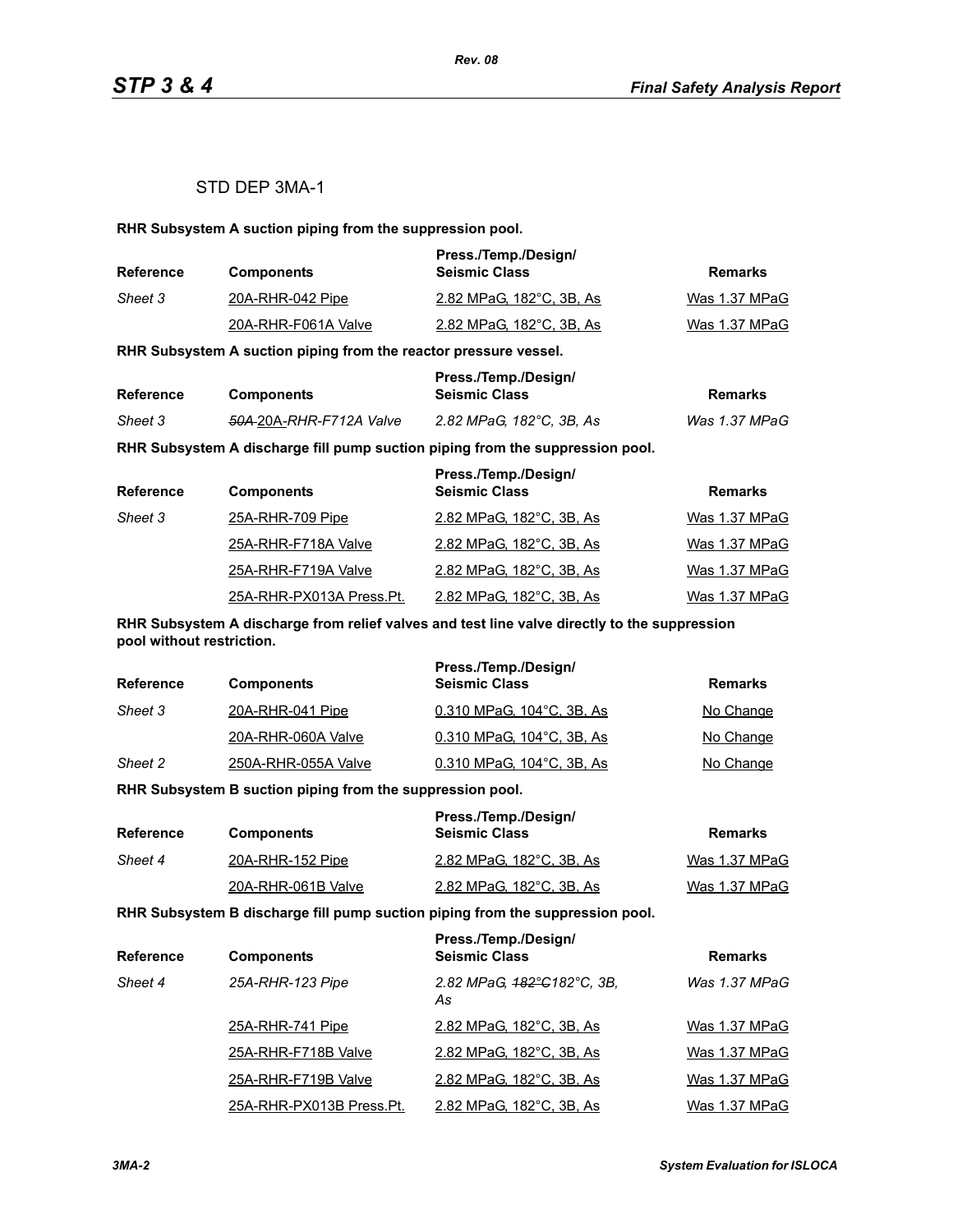**RHR Subsystem C suction piping from the suppression pool.**

| Reference | <b>Components</b>   | Press./Temp./Design/<br><b>Seismic Class</b> | Remarks       |
|-----------|---------------------|----------------------------------------------|---------------|
| Sheet 6   | 20A-RHR-255 Pipe    | 2.82 MPaG, 182°C, 3B, As                     | Was 1.37 MPaG |
|           | 20A-RHR-F061C Valve | 2.82 MPaG, 182°C, 3B, As                     | Was 1.37 MPaG |

**RHR Subsystem B discharge from relief valves and test line valve directly to the suppression pool without restriction.**

| Reference | <b>Components</b>   | Press./Temp./Design/<br><b>Seismic Class</b> | Remarks   |
|-----------|---------------------|----------------------------------------------|-----------|
| Sheet 4   | 20A-RHR-151 Pipe    | 0.310 MPaG, 104°C, 3B, As                    | No Change |
|           | 20A-RHR-060B Valve  | 0.310 MPaG. 104°C. 3B. As                    | No Change |
| Sheet 2   | 250A-RHR-055B Valve | 0.310 MPaG, 104°C, 3B, As                    | No Change |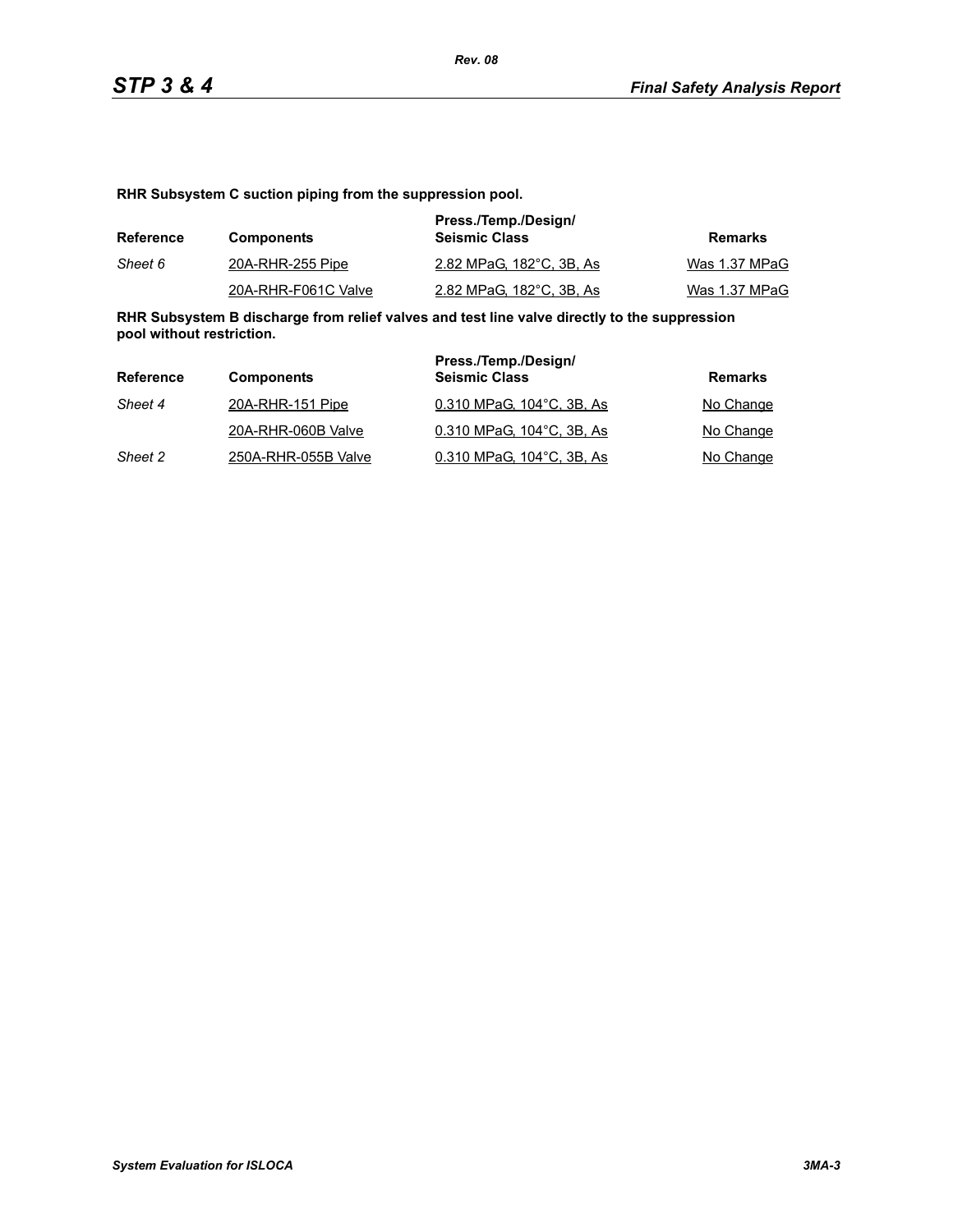*Rev. 08*

**RHR Subsystem B interface with Radwaste System.**

| Reference | <b>Components</b>                                   | Press./Temp./Design/<br><b>Seismic Class</b> | <b>Remarks</b> |
|-----------|-----------------------------------------------------|----------------------------------------------|----------------|
| Sheet 4   | 150A-RHR-023 Pipe                                   | 3.43 MPaG, 66°C, 3B, As                      | No Change      |
|           | 150A-RHR-230 Pipe                                   | 3.43 MPaG, 66°C, 3B, As                      | No Change      |
|           | 150A-RHR-129 Pipe                                   | 3.43 MPaG, $48266^{\circ}$ C, 3B, As         | No Change      |
|           | 150A-RHR-FE012B Flow El.                            | 3.43 MPaG, 66°C, 3B, As                      | No Change      |
|           | 20A-RHR-739 Pipe                                    | 3.43 MPaG, 66°C, 3B, As                      | No Change      |
|           | 20A-RHR-740 Pipe                                    | 3.43 MPaG, 66°C, 3B, As                      | No Change      |
|           | 20A-RHR-714B Valve                                  | 3.43 MPaG, 66°C, 3B, As                      | No Change      |
|           | 20A-RHR-715B Valve                                  | 3.43 MPaG, 66°C, 3B, As                      | No Change      |
|           | 20A-RHR-716B Valve                                  | 3.43 MPaG, 66°C, 3B, As                      | No Change      |
|           | 20A-RHR-717B Valve                                  | 3.43 MPaG, 66°C, 3B, As                      | No Change      |
|           | 20A-RHR-FT012B Press.Trans. 3.43 MPaG, 66°C, 3B, As |                                              | No Change      |
|           | 100A-RHR-146 Pipe                                   | 3.43 MPaG, 66°C, 3B, As                      | No Change      |
|           | 100A-RHR-F052B Valve                                | 3.43 MPaG, 66°C, 3B, As                      | No Change      |
|           | 200A-LCW-CSSS Pipe                                  | 0.981 MPaG, 66°C, 4D, B                      | No Change      |
|           | 200A-LCW-CSSS Valve LO                              | 0.981 MPaG, 66°C, 4D, B                      | No Change      |
|           | 200A-LCW-CSSS AO Valve                              | 0.981 MPaG, 66°C, 4D, B                      | No Change      |
|           | 200A-LCW-GSSS Valve LO                              | 0.981 MPaG, 66°C, 4D, B                      | No Change      |
|           | 200A-LCW- <del>CSSS</del> AO Valve                  | 0.981 MPaG, 66°C, 4D, B                      | No Change      |
|           | 200A-LCW-SS Valve LO                                | <u>0.981 MPaG, 66°C, 4D, B</u>               | No Change      |
|           | 200A-LCW-SS AO Valve                                | 0.981 MPaG, 66°C, 4D, B                      | No Change      |
|           | * LCW Collector Tank C                              | 0 MPaG, 66°C, 4D, B                          | No Change      |
|           | 200A-LCW-SS Valve LO                                | 0.981 MPaG, 66°C, 4D, B                      | No Change      |
|           | 200A-LCW-SS AO Valve                                | 0.981 MPaG, 66°C, 4D, B                      | No Change      |
|           | * LCW Collector Tank D                              | 0 MPaG, 66°C, 4D, B                          | No Change      |

**RHR Subsystem C discharge fill pump suction piping from the suppression pool.**

| <b>Reference</b> | <b>Components</b>        | Press./Temp./Design/<br><b>Seismic Class</b> | <b>Remarks</b> |
|------------------|--------------------------|----------------------------------------------|----------------|
| Sheet 6          | 25A-RHR-770 Pipe         | 2.82 MPaG, 182°C, 3B, As                     | Was 1.37 MPaG  |
|                  | 25A-RHR-F718C Valve      | 2.82 MPaG, 182°C, 3B, As                     | Was 1.37 MPaG  |
|                  | 25A-RHR-F719C Valve      | 2.82 MPaG, 182°C, 3B, As                     | Was 1.37 MPaG  |
|                  | 25A-RHR-PX013C Press.Pt. | 2.82 MPaG, 182°C, 3B, As                     | Was 1.37 MPaG  |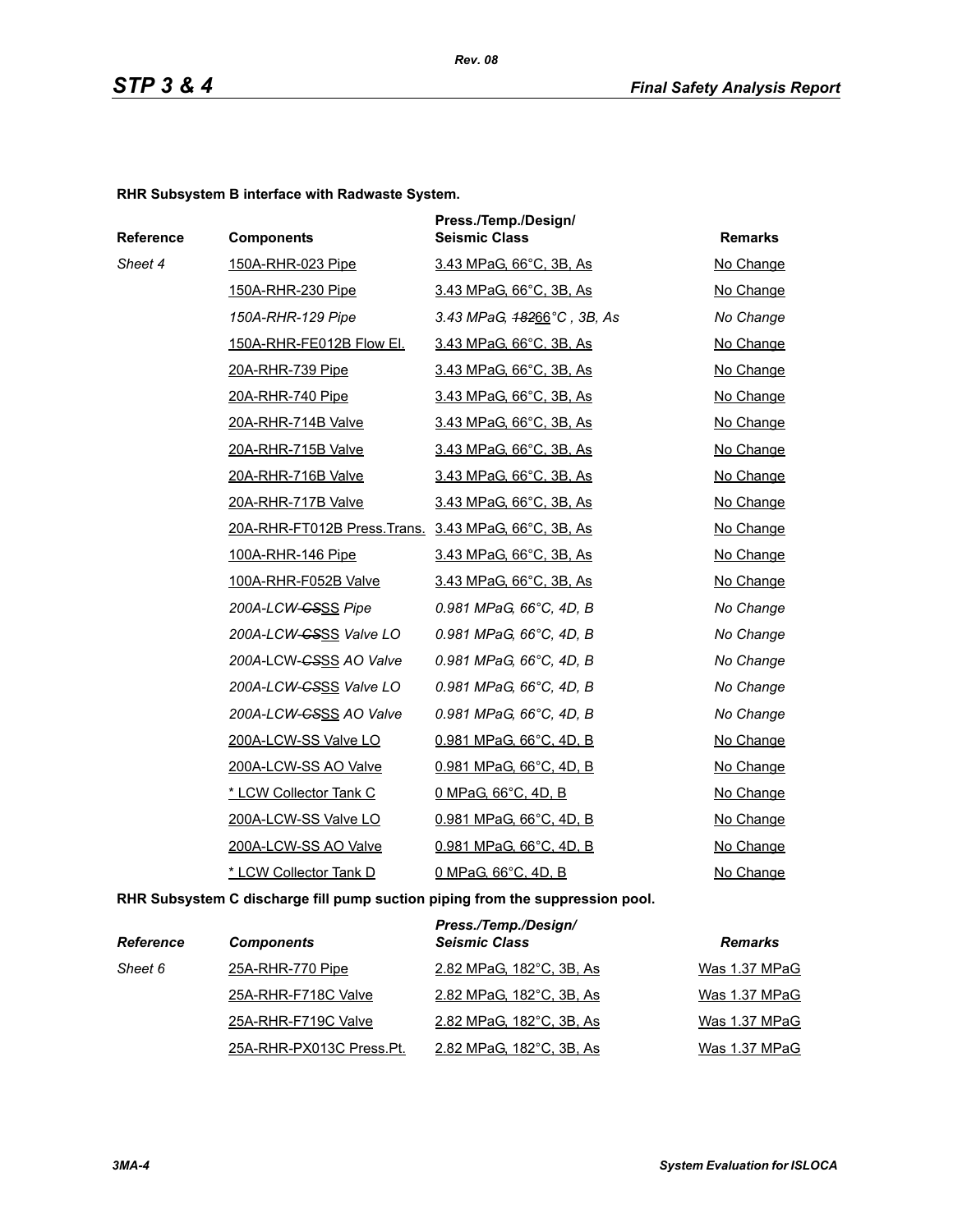**RHR Subsystem C discharge from relief valves and test line valve direct to the suppression pool without restriction.**

| <b>Reference</b> | <b>Components</b>                                                   | Press./Temp./Design/<br><b>Seismic Class</b>                                     | <b>Remarks</b> |
|------------------|---------------------------------------------------------------------|----------------------------------------------------------------------------------|----------------|
| Sheet 6          | <u>20A-RHR-254 Pipe</u>                                             | 0.310 MPaG, 104°C, 3B, As                                                        | No change      |
|                  | 20A-RHR-060C Valve                                                  | 0.310 MPaG, 104°C, 3B, As                                                        | No change      |
| Sheet 2          | 250A-RHR-F055C Valve                                                | 0.310 MPaG, 104°C, 3B, As                                                        | No change      |
|                  | RHR Subsystem C flushing line interface at branch discharge to RPV. |                                                                                  |                |
| <b>Reference</b> | <b>Components</b>                                                   | Press./Temp./Design/<br><b>Seismic Class</b>                                     | <b>Remarks</b> |
| Sheet 7          | 100A-RHR -F032C Valve                                               | 3.43 MPaG, 182°C, 3B, As                                                         | No change      |
|                  |                                                                     | RHR Subsystem C flushing line interface at suction of shutdown branch from RPV.  |                |
| <b>Reference</b> | <b>Components</b>                                                   | Press./Temp./Design/<br><b>Seismic Class</b>                                     | <b>Remarks</b> |
| Sheet 21         | 100A-MUWC-140139 Pipe                                               | 1.37 MPaG, 66°C, 4D, B                                                           | No change      |
| Sheet 2          | 100A-RHR-F040C Valve                                                | 2.82 MPaG, 182°C, 3B, As                                                         | Was 1.37 MPaG  |
|                  |                                                                     | RHR Subsystem C outdoor fire truck connection in RHR pump discharge pipe to RPV. |                |
| <b>Reference</b> | <b>Components</b>                                                   | Press./Temp./Design/<br><b>Seismic Class</b>                                     | <b>Remarks</b> |
| Sheet 7          | 20100A-RHR-FE-100 Flow<br>EI.                                       | 3.43 MPaG, 182°C, 3B, As                                                         | No change      |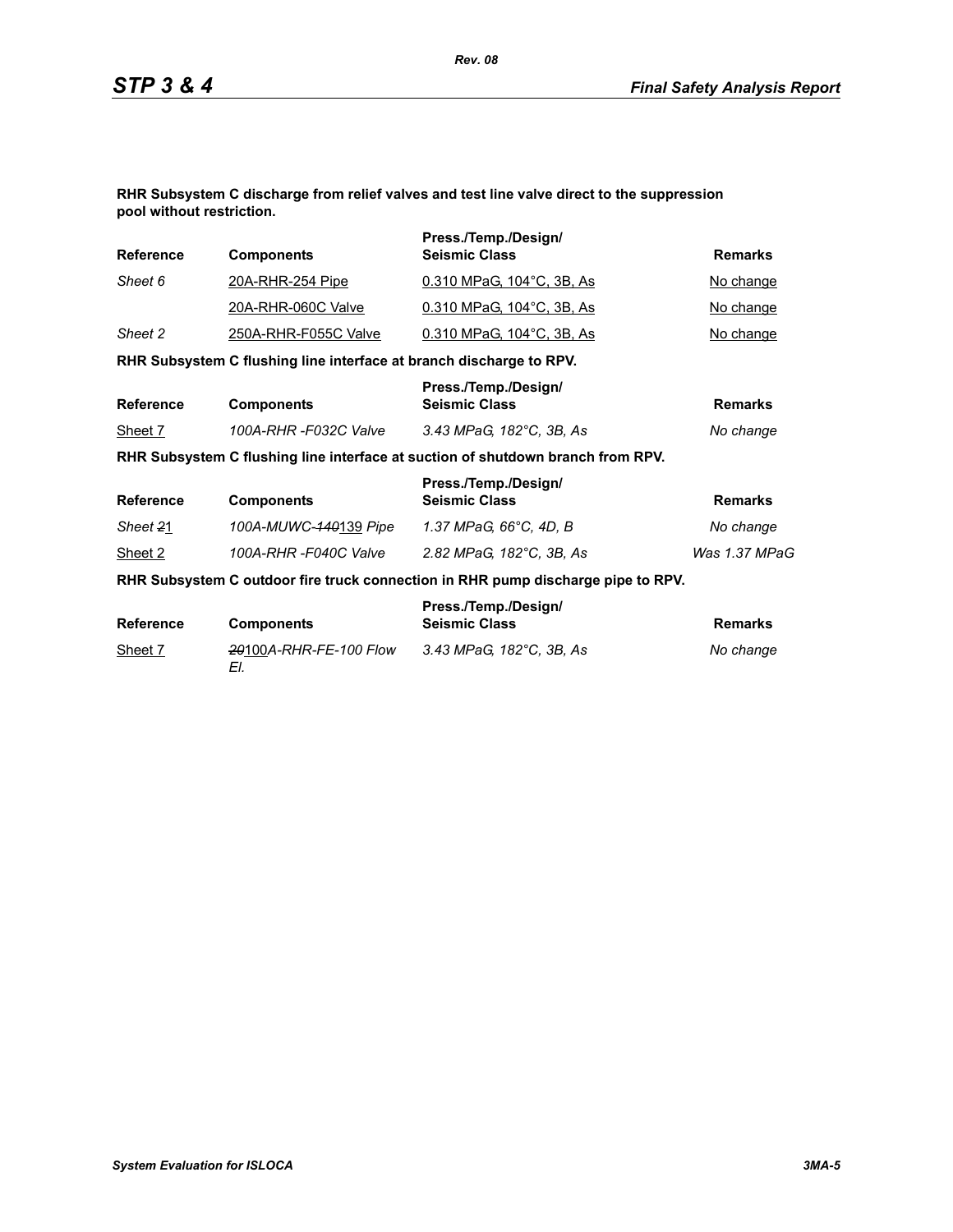# **3MA.3.3 Upgraded Components - HPCF System** STD DEP 3MA-1

**HPCF Subsystem B suction piping from the suppression pool.**

| <b>Reference</b> | <b>Components</b>   | Press./Temp./Design/<br><b>Seismic Class</b> | Remarks       |
|------------------|---------------------|----------------------------------------------|---------------|
| Sheet 2          | xxA-HPCF-030B Valve | 2.82 MPaG, 104°C, 3B, As                     | Was 1.37 MPaG |
|                  | xxA-HPCF-xxx Pipe   | 2.82 MPaG, 104 °C, 3B, As                    | Was 1.37 MPaG |

**HPCF Subsystem B keep fill line interface.**

| <b>Reference</b> | <b>Components</b>                                   | Press./Temp./Design/<br><b>Seismic Class</b> | <b>Remarks</b>   |
|------------------|-----------------------------------------------------|----------------------------------------------|------------------|
| Sheet 1          | 20A-HPCF-707 Pipe                                   | 10.79 MPaG, 100°C, 3B, As                    | <u>No change</u> |
|                  | 20A-HPCF-716B Valve                                 | 10.79 MPaG, 100°C, 3B, As                    | No change        |
|                  | 20A-HPCF-717B Valve                                 | 10.79 MPaG, 100°C, 3B, As                    | No change        |
|                  | 20A-HPCF-PX010B Press.Pt. 10.79 MPaG, 100°C, 3B, As |                                              | No change        |

#### **HPCF Subsystem C suction piping from the suppression pool and condensate storage tank.**

| Reference | <b>Components</b>         | Press./Temp./Design/<br><b>Seismic Class</b> | <b>Remarks</b> |
|-----------|---------------------------|----------------------------------------------|----------------|
| Sheet 2   | 20A-HPCF-PX004C Press, Pt | 2.82 MPaG, 100°C, 3B, As                     | Was 1.37 MPaG  |
|           | 400A-HPCF-406110 Pipe     | 2.82 MPaG, 100°C, 3B, As                     | Was 1.37 MPaG  |
|           | 20A-HPCF-F030C Valve      | 2.82 MPaG, 100°C, 3B, As                     | Was 1.37 MPaG  |
|           | 20A-HPCF-xxx-Pipe         | 2.82 MPaG, 100°C, 3B, As                     | Was 1.37 MPaG  |
|           | 400A-HPCF-110 Pipe        | 0.310 MPaG, 104°C, 3B, As                    | No change      |
|           | 400A-HPCF-105 Pipe        | 1.37 MPaG, 66°C, 3B, B(S1,S2)                | No change      |

**HPCF Subsystem C keep fill line interface.**

| <b>Reference</b> | <b>Components</b>         | Press./Temp./Design/<br><b>Seismic Class</b> | <b>Remarks</b> |
|------------------|---------------------------|----------------------------------------------|----------------|
| Sheet 1          | 20A-HPCF-807 Pipe         | 10.79 MPaG, 100°C, 3B, As                    | No change      |
|                  | 20A-HPCF-716C Valve       | 10.79 MPaG, 100°C, 3B, As                    | No change      |
|                  | 20A-HPCF-717C Valve       | 10.79 MPaG, 100°C, 3B, As                    | No change      |
|                  | 20A-HPCF-PX010C Press.Pt. | 10.79 MPaG, 100°C, 3B, As                    | No change      |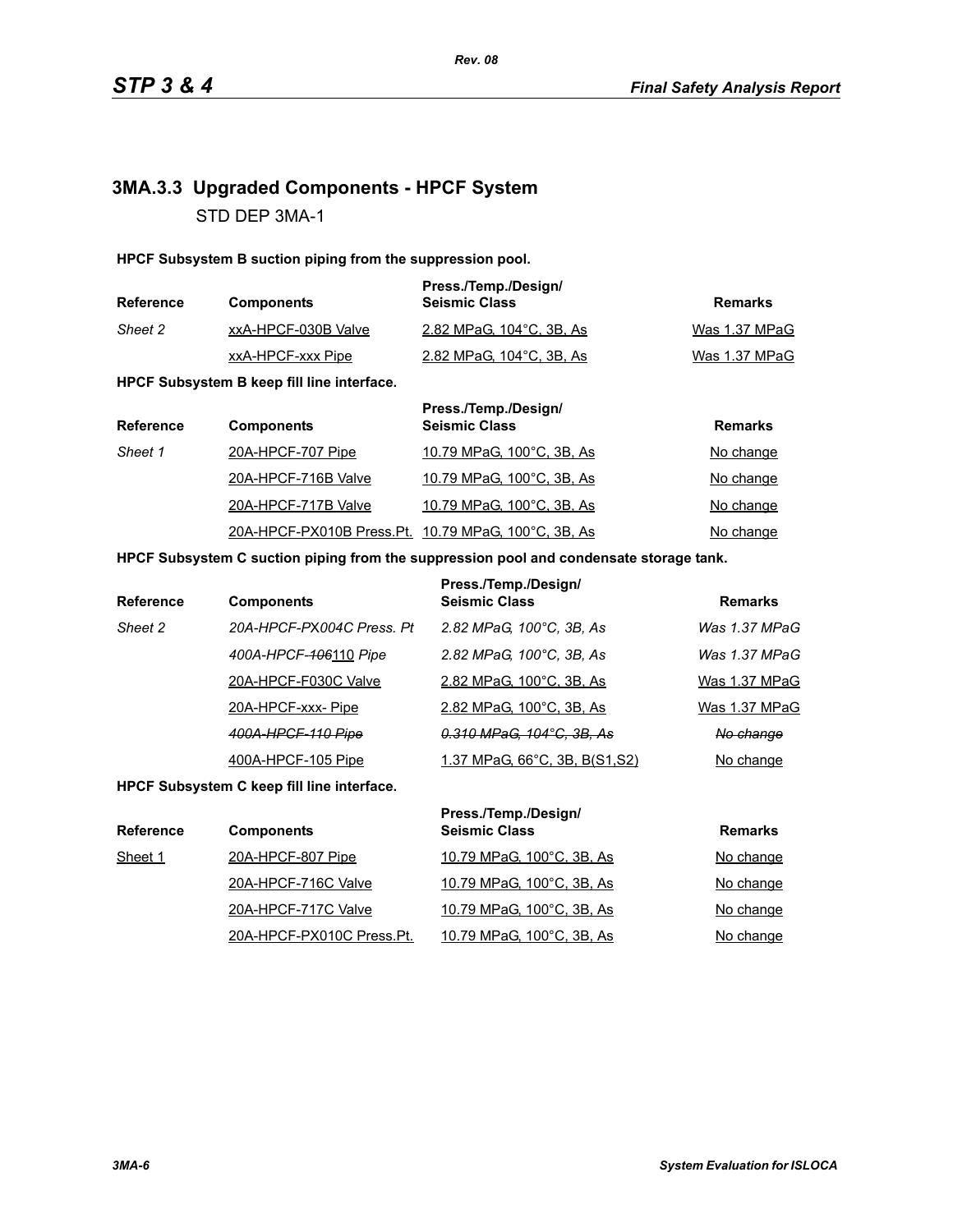## **3MA.4.1 Upgrade Description**

STD DEP Admin

*The URS boundary was terminated at the last valve before the suppression pool, which is valve E510-F006*E51-F006 *and is normally closed. The suppression pool is a large structure, impractical to upgrade to the URS design pressure. The only portions of the RCIC System that are not upgraded to the URS design pressure is unobstructed piping to the suppression pool.*

# **3MA.4.3 Upgraded Components - RCIC System**

STD DEP T1 2.4-3

STD DEP 3MA-1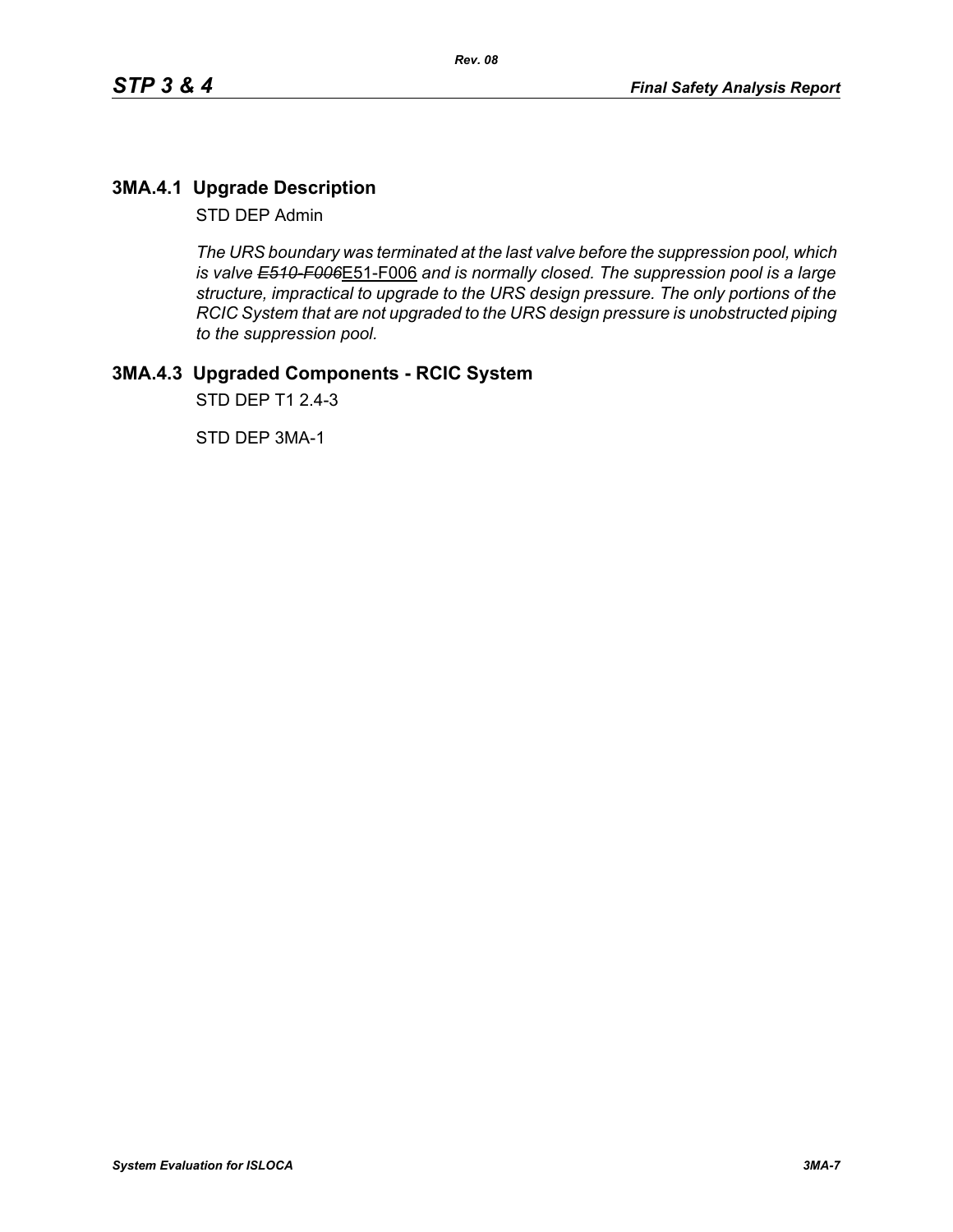### **RCIC turbine condensate piping to the suppression pool**

| <b>Reference</b> | <b>Components</b>               | Press./Temp./Design/<br><b>Seismic Class</b> | <b>Remarks</b>        |
|------------------|---------------------------------|----------------------------------------------|-----------------------|
| Sheet 3          | 20A-RCIC-723-S Pipe             | 8.62 MPaG, 302°C, 3B, As                     | Was 0.981 MPaG        |
|                  | 20A-RCIC-724-S Pipe             | 8.62 MPaG, 302°C, 3B, As                     | Was 0.981 MPaG        |
|                  | 20A-RCIC-725-S Pipe             | 8.62 MPaG. 302°C. 3B. As                     | Was 0.981 MPaG        |
|                  | 20A-RCIC-726-S Pipe             | 8.62 MPaG, 302°C, 3B, As                     | Was 0.981 MPaG        |
|                  | 20A-RCIC-F724 Valve             | 8.62 MPaG, 302°C, 3B, As                     | Was 0.981 MPaG        |
|                  | 20A-RCIC-F725 Valve             | 8.62 MPaG, 302°C, 3B, As                     | Was 0.981 MPaG        |
|                  | 20A-RCIC-PT014A Press. Trans.   | 8.62 MPaG, 302°C, 3B, As                     | Was 0.981 MPaG        |
|                  | 20A-RCIC-PT014B Press.Trans.    | 8.62 MPaG, 302°C, 3B, As                     | Was 0.981 MPaG        |
|                  | 20A-RCIC-PT014E Press.Trans.    | 8.62 MPaG, 302°C, 3B, As                     | Was 0.981 MPaG        |
|                  | 20A-RCIC-PT014F Press.Trans.    | 8.62 MPaG, 302°C, 3B, As                     | Was 0.981 MPaG        |
|                  |                                 | Press./Temp./Design/                         |                       |
| Reference        | <b>Components</b>               | <b>Seismie Glass</b>                         | Remarks               |
|                  | <u>** 25A-RCIC-051-S Pipe</u>   | 8.62 MPaG, 302°C, 3B, As                     | Was 0.981 MPaG        |
|                  | ** 25A-RCIC-F051 Valve-         | 8.62 MPaG, 302°C.3B.As                       | Was 0.981 MPaG        |
|                  | ** 25A-RCIC-D012 Strainer       | 8.62 MPaG, 302°C, 3B, As                     | Was 0.981 MPaG        |
|                  | <u>** 25A-RCIC-D013 S.Trap-</u> | 8.62 MPaG, 302°C, 3B, As                     | <b>Was 0.981 MPaG</b> |
|                  | ** 25A-RCIC-F052 Valve-         | 8.62 MPaG, 302°C, 3B, As                     | Was 0.981 MPaG        |
| Sheet 3          | ** 25A-RCIC-052-S Pipe          | 2.82 MPaG, 184°C, 4D, As                     | Was 0.981 MPaG        |
|                  | xxA-RCIC-xxx Pipe               | 8.62 MPaG, 302°C, 3B, As                     | Was 0.981 MPaG        |
|                  | 80A-RCIC-054-S Pipe             | 0.981 MPaG, 184°C, 3B, As                    | No change             |
|                  | 80A-RCIC-F054-S Check V.        | 0.981 MPaG, 184°C, 3B, As                    | No change             |
|                  | 80A-RCIC-F055-S Check V.        | 0.981 MPaG, 184°C, 3B, As                    | No change             |
| Sheet 1          | A-RCIC-F069 T.Valve             | 2.828.62 MPaG, 184°C 302°C,<br>3B, As        | Was 10.981 MPaG       |

*\* Vent via Rupture Disks.*

*\*\* RCIC Turbine Condensate Piping to the Barometric Condenser.*

#### **RCIC pump suction piping**

| <b>Reference</b> | <b>Components</b>    | Press./Temp./Design/<br><b>Seismic Class</b> | <b>Remarks</b> |
|------------------|----------------------|----------------------------------------------|----------------|
| Sheet 1          | 200A-RCIC-F060 Valve | 2.82 MPaG, 77°C, 3B, As                      | Was 1.37 MPaG  |
|                  | 20A-RCIC-xxx Pipe    | 2.82 MPaG, 77°C, 3B, As                      | Was 1.37 MPaG  |
|                  | xxA-RCIC-F062 Valve  | 2.82 MPaG, 104°C, 3B, As                     | Was 1.37 MPaG  |
|                  | xxA-RCIC-xxx-Pipe    | 2.82 MPaG, 104°C, 3B, As                     | Was 1.37 MPaG  |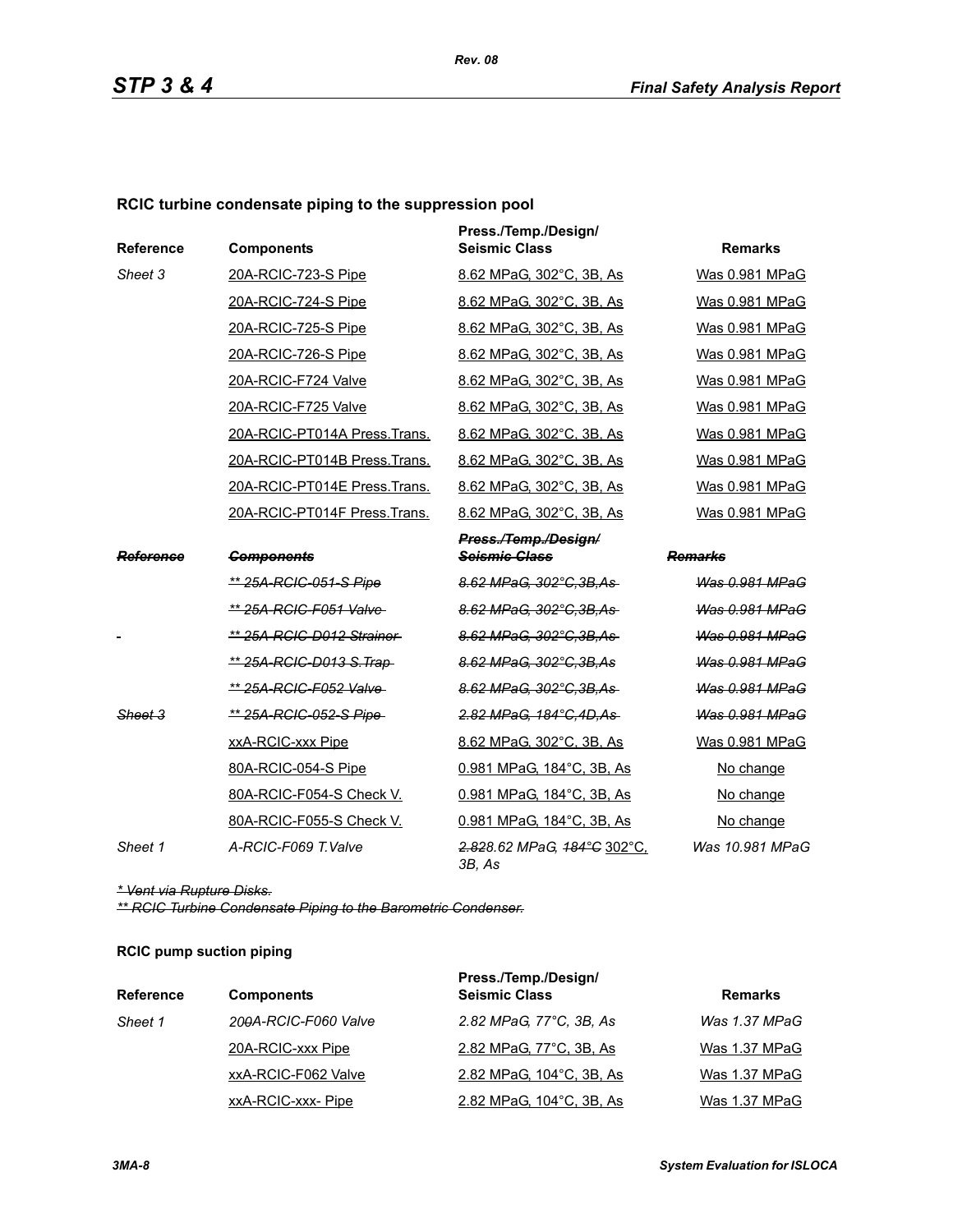**RCIC discharge from relief valves and test line valve direct to the suppression pool without restriction.**

| Reference | <b>Components</b>                                           | Press./Temp./Design/<br><b>Seismic Class</b> | Remarks   |
|-----------|-------------------------------------------------------------|----------------------------------------------|-----------|
| Sheet 2   | 250A-RHR- 008 Pipe                                          | 0.310 MPaG. 104°C.3B.As                      | No change |
|           | RCIC vacuum tank condensate piping to the suppression pool. |                                              |           |

| Reference          | <b>Components</b>              | Press./Temp./Design/<br><del>Seismic Class</del> | Remarks                   |
|--------------------|--------------------------------|--------------------------------------------------|---------------------------|
| <del>Sheet 3</del> | 50A-RCIC-Vacuum Pump-          | <del>2.82 MPaG. 121°C.4D.As-</del>               | Was 0.755 MPaG            |
|                    | 50A-RCIC-044-S Pipe            | <del>2.82 MPaG. 88°C.4D.As</del>                 | <del>Was 0.310 MPaG</del> |
|                    | 50A-RCIC-067-S Pipe            | <del>2.82 MPaG. 88°C.4D.As</del>                 | <del>Was 0.310 MPaG</del> |
|                    | 50A-RGIG-PGV Valve             | <del>2.82 MPaG. 121°C.4D.As</del>                | <del>Was 0.755 MPaG</del> |
| <del>Sheet 3</del> | <del>20A-RCIC-068-S Pipe</del> | <del>2.82 MPaG. 121°C.4D.As-</del>               | <del>Was 0.981 MPaG</del> |
| <del>Sheet 1</del> | 50A-RCIC-F046 Check V          | <del>2.82 MPaG. 104°C.3B.As-</del>               | <del>Was 0.310 MPaG</del> |
|                    | <u>20A-RCIC-057-S Pipe </u>    | <del>2.82 MPaG. 104°C.3B.As-</del>               | Was 0.310 MPaG            |
|                    | 20A-RCIC-F059 T.Valve          | <del>2.82 MPaG. 104°C.3B.As-</del>               | <del>Was 0.310 MPaG</del> |
|                    | 50A-RCIC-F047 MO Valve         | <del>2.82 MPaG. 104°C.3B.As</del>                | <del>Was 0.310 MPaG</del> |
|                    | <u>50A-RCIC-045-S Pipe-</u>    | <del>0.981 MPaG. 104°C.3B.As-</del>              | <del>No change</del>      |
|                    |                                |                                                  |                           |

*Sheet 1 Suppression Pool*

*RCIC steam drains from trip and throttle valve piping and turbine to condensate chamber*

|                    |                                | Press./Temp./Design/     |                |
|--------------------|--------------------------------|--------------------------|----------------|
| Reference          | <b>Components</b>              | Seismic Class            | <b>Remarks</b> |
| <del>Sheet 3</del> | <u>* 20A-RCIC-063-S Pipe</u>   | 8.62 MPaG, 302°C,3B,As   | Was 0.981 MPaG |
| $\sim$             | <u>* 20A-RCIC-061-S Pipe-</u>  | 8.62 MPaG, 302°C, 3B, As | Was 0.981 MPaG |
| $\blacksquare$     | <u>** 20A-RCIC-064-S Pipe-</u> | 8.62 MPaG, 302°C, 3B, As | Was 0.981 MPaG |
|                    |                                |                          |                |

*\* RCIC Trip and Throttle Valve leakoffs are piped to Condensing Chamber. \*\* RCIC Turbine Condensate Drain connects to the Condensing Chamber*

*RCIC turbine valve leakoffs are piped to the barometric condenser*

|                    |                                 | Press./Temp./Design/     |                           |
|--------------------|---------------------------------|--------------------------|---------------------------|
| Reference          | <b>Components</b>               | Seismic Class            | <b>Remarks</b>            |
| <del>Sheet 3</del> | * 25A-RCIC-058-S Pipe           | 2.82 MPaG, 184°C, 4D, As | <del>Was 0.981 MPaG</del> |
|                    | ** 25A-RCIC-059-S Pipe          | 2.82 MPaG, 184°C, 4D, As | Was 0.981 MPaG            |
| $\sim$             | <del>Barometric Condenser</del> | 2.82 MPaG, 184°C, 4D, As | <del>Was 0.755 MPaG</del> |
| $\sim$             | *** 25A-RCIC-065-S Pipe         | 2.82 MPaG, 184°C, 4D, As | <b>Was 0.755 MPaG</b>     |
| $\sim$             | 25A-RCIC-Relief Valve           | 2.82 MPaG, 121°C, 4D, As | <b>Was 0.755 MPaG</b>     |
|                    | 25A-RCIC-066-S Pipe-            | 0 MPaG, 121°C, 4D, As    | No change                 |

*\* RCIC Trip and Throttle Valve Stem leakoff is piped to the Barometric* 

*\*\* RCIC Turbine Governor Valve Stem is piped to the to Barometric Condenser. \*\*\* Barometric Condenser Press. relief and piping.*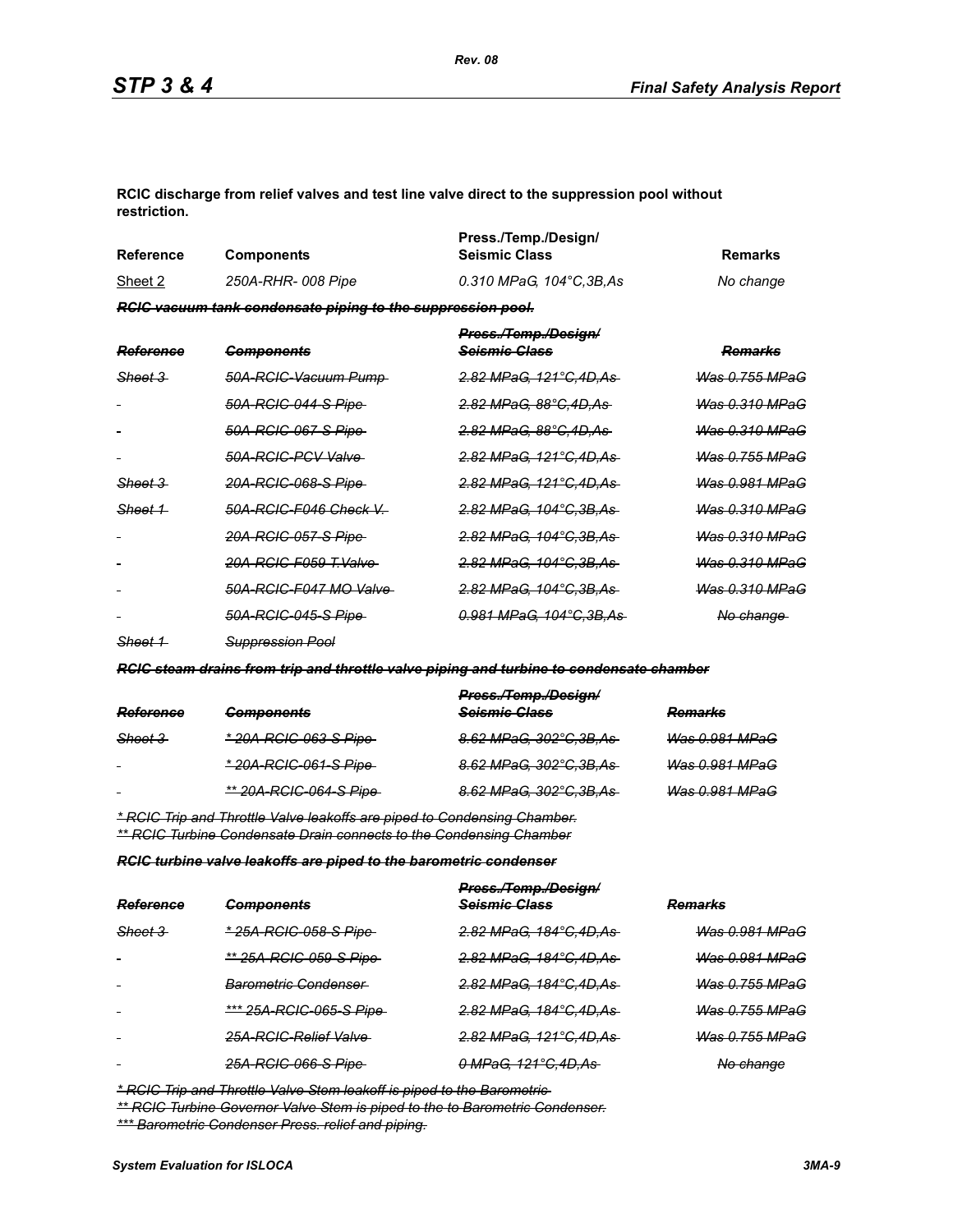*RCIC pump cooling water piping for pump and turbine lube oil coolers*

| Reference          | <b>Components</b>                   | Press./Temp./Design/<br><del>Scismic Class</del> | Remarks                   |
|--------------------|-------------------------------------|--------------------------------------------------|---------------------------|
| <del>Sheet 3</del> | 50A-RGIC-011-W Pipe                 | 2.82 MPaG.77°C.3B.As                             | Was 0.863 MPaG            |
|                    | 50A-RGIC-028-W Pipe                 | 2.82 MPaG, 77°C.3B.As                            | Was 0.863 MPaG            |
|                    | 50A-RCIC-F030 Relief V.             | <u>2.82 MPaG, 77°C,3B,As</u>                     | <del>Was 0.863 MPaG</del> |
|                    | 50A-RCIC-029-W Pipe                 | <u>2.82 MPaG, 77°C,3B,As</u>                     | <del>Was 0.863 MPaG</del> |
|                    | <del>20A-RCIC-713-W Pipe</del>      | <del>2.82 MPaG, 77°C.3B.As</del>                 | <b>Was 0.863 MPaG</b>     |
|                    | 20A-RCIC-PX018 Press                | 2.82 MPaG, 77°C, 3B, As                          | <b>Was 0.863 MPaG</b>     |
|                    | 50A-RCIC-Turb.LO Cooler             | <u>2.82 MPaG, 77°C,3B,As</u>                     | <del>Was 0.863 MPaG</del> |
|                    | 50A-RCIC-Pump LO-Cooler-            | <u>2.82 MPaG, 77°C,3B,As-</u>                    | <del>Was 0.863 MPaG</del> |
|                    | <del>15A-RCIC-TX019 Temp.Pt.</del>  | <del>2.82 MPaG. 77°C.3B.As</del>                 | <del>Was 0.863 MPaG</del> |
|                    | 20A-RCIC-714-W Pipe                 | <u>2.82 MPaG, 77°C,3B,As-</u>                    | <del>Was 0.863 MPaG</del> |
|                    | <del>20A-RCIC-F714 Valve</del>      | <u>2.82 MPaG, 77°C,3B,As</u>                     | <del>Was 0.863 MPaG</del> |
|                    | <del>20A-RCIC-PX020 Press.Pt.</del> | <u>2.82 MPaG, 77°C,3B,As</u>                     | <del>Was 0.863 MPaG</del> |
|                    | <u>15A-RCIC-012-W Pipe </u>         | <u>2.82 MPaG, 77°C,3B,As</u>                     | <del>Was 0.863 MPaG</del> |
|                    | <u>15A-RCIC-013-W Pipe </u>         | <u>2.82 MPaG, 77°C,3B,As</u>                     | <del>Was 0.863 MPaG</del> |
|                    | <u>15A-RCIC-014-W Pipe</u>          | <del>2.82 MPaG, 77°C.3B.As</del>                 | <del>Was 0.863 MPaG</del> |
|                    | <u>15A-RCIC-015-W Pipe </u>         | <del>2.82 MPaG, 77°C.3B.As</del>                 | <del>Was 0.863 MPaG</del> |
| Sheet 3            | Barometric Condenser                | <del>2.82 MPaG. 121°C.4D.As-</del>               | Was 0.755 MPaG            |

*RCIC vacuum tank and condensate pump piped to RCIC pump suction pipe*

| <del>Reference</del> | <del>Components</del>               | <del>Press./Temp./Design/</del><br><del>Seismic Class</del> | <del>Remarks</del>        |
|----------------------|-------------------------------------|-------------------------------------------------------------|---------------------------|
| <del>Sheet 3</del>   | <del>RCIC Vacuum Tank</del>         | <del>2.82 MPaG. 77°C.4D.As</del>                            | <u> Was 0.755 MPaG</u>    |
|                      | <b>RGIC Press. Switch H</b>         | <del>2.82 MPaG. 121°C.4D.As-</del>                          | <b>Was 0.755 MPaG</b>     |
|                      | RGIC Level Switch H                 | <del>2.82 MPaG. 121°C.4D.As-</del>                          | <u> Was 0.755 MPaG</u>    |
|                      | <b>RGIG Level Switch L</b>          | <del>2.82 MPaG, 121°C,4D,As-</del>                          | <del>Was 0.755 MPaG</del> |
|                      | <b>RGIG Cond. Pump</b>              | <del>2.82 MPaG. 88°C.4D.As-</del>                           | Was 1.37 MPaG             |
|                      | <del>50A-RCIC-F014 Check V.-</del>  | <del>2.82 MPaG. 88°C.4D.As-</del>                           | <b>Was 1.37 MPaG</b>      |
|                      | 50A-RCIC-016-W Pipe                 | <del>2.82 MPaG. 88°C.4D.As</del>                            | <b>Was 1.37 MPaG</b>      |
|                      | 20A-RCIC-715-W Pipe                 | <del>2.82 MPaG. 88°C.4D.As-</del>                           | <b>Was 1.37 MPaG</b>      |
|                      | 20A-RCIC-F715 Valve                 | <del>2.82 MPaG, 88°C,4D,As-</del>                           | <b>Was 1.37 MPaG</b>      |
|                      | <del>20A-RCIC-PX021 Press.Pt.</del> | <del>2.82 MPaG. 88°C.4D.As-</del>                           | Was 1.37 MPaG             |
|                      | 50A-RCIC-F015 Valve                 | <del>2.82 MPaG. 88°C.3B.As-</del>                           | Was 1.37 MPaG             |
|                      | 50A-RCIC-017-W Pipe                 | <del>2.82 MPaG. 88°C.3B.As-</del>                           | <del>Was 1.37 MPaG</del>  |
|                      | 50A-RCIC-030-W Pipe                 | <del>2.82 MPaG. 88°C.3B.As-</del>                           | <del>Was 1.37 MPaG</del>  |
|                      | 50A-RCIC-F031 MO Valve-             | <del>2.82 MPaG. 88°C.3B.As-</del>                           | <b>Was 1.37 MPaG</b>      |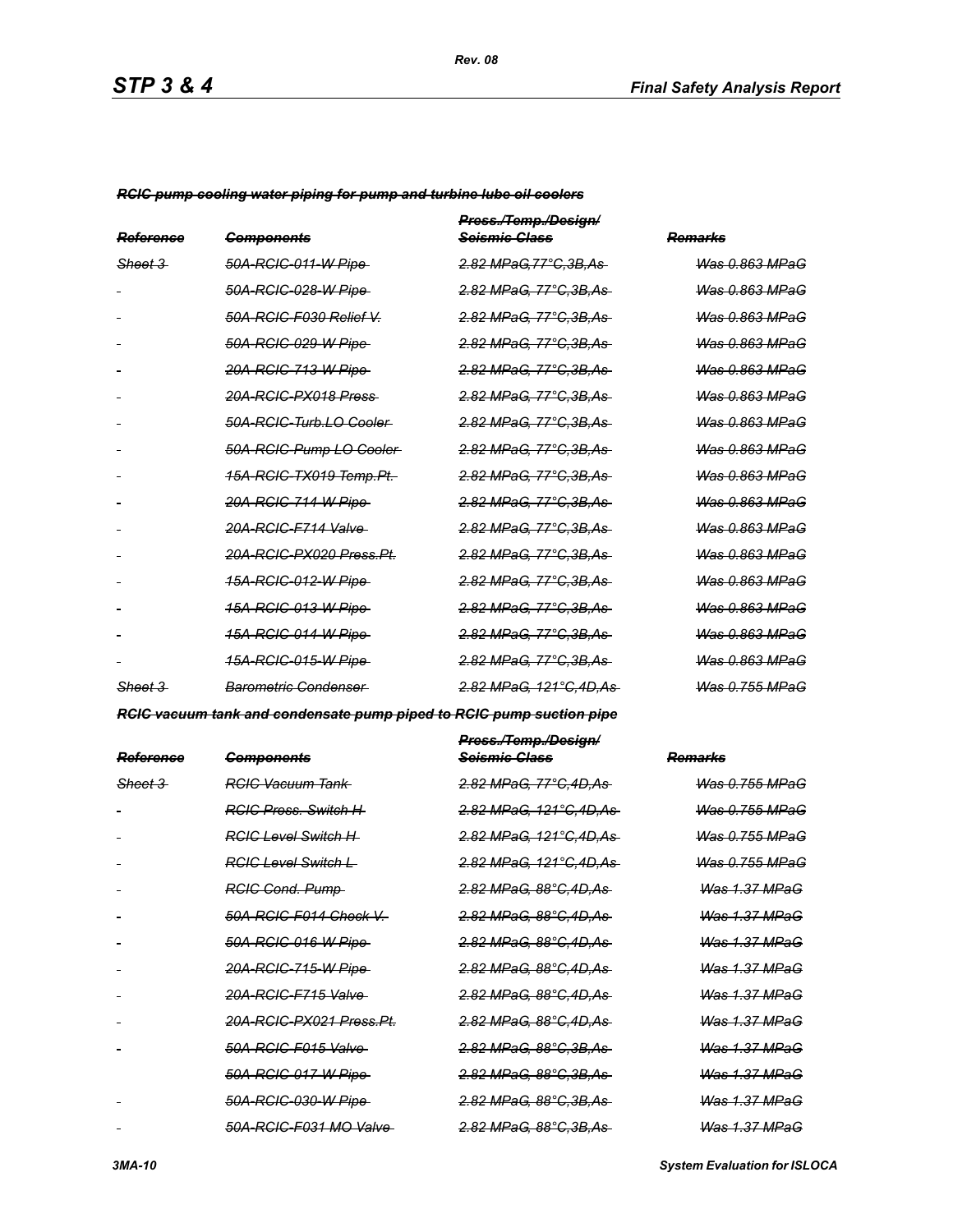| $\sim$ | 50A-RCIC-F032 AO Valve- | <del>2.82 MPaG, 88°C,3B,As-</del> | <del>Was 1.37 MPaG</del> |
|--------|-------------------------|-----------------------------------|--------------------------|
|        | 20A-RCIC-032-W Pipe-    | <del>2.82 MPaG, 88°C,3B,As</del>  | <del>Was 1.37 MPaG</del> |
|        | 20A-RCIC-F034 T.Valve   | <del>2.82 MPaG, 88°C,3B,As-</del> | <del>Was 1.37 MPaG</del> |
| $\sim$ | *50A-RCIC-F016 Check-   | <del>2.82 MPaG, 77°C.3B.As-</del> | Was 1.37 MPaG            |

*\* 50A-RCIC-017 Pipe connects with RCIC pump suction 200A-RCIC-001-W Pipe on sheet 1 upgraded to 2.82 MPaG.*

#### *Sheet 2: Valve gland leak off piping*

*Branch piping from RCIC steam supply isolation valves FO-035,inside primary containment and FO-036 outside primary containment to VGL Radwaste Treatment System.*

| Reference            | <b>Components</b>   | Press./Temp./Design/Seismie-<br><b>Class</b> | Domarke<br><del>numarno</del> |
|----------------------|---------------------|----------------------------------------------|-------------------------------|
| <del>Sh 2.1-11</del> | 25A-RCIC-506-S Pipe | 8.62 MPaG, 302°C, 1A, As                     | <b>Reactor Press</b>          |
| $+7$                 | 25A-RCIC-507-S Pipe | 8.62 MPaG, 302°C, 1A, As                     | <b>Reactor Press</b>          |

**Sheet 2: Instrument piping from RCIC steam supply piping to PT-009, PI-010 and level switch LS-011.**

|                  |                     | Press./Temp./Design/     |                      |
|------------------|---------------------|--------------------------|----------------------|
| <b>Reference</b> | <b>Components</b>   | <b>Seismic Class</b>     | <b>Remarks</b>       |
| $Sh$ 2.H-6       | 20A-RCIC-716-S Pipe | 8.62 MPaG, 302°C, 3B, As | Reactor Press        |
|                  | 20A-RCIC-F716 Valve | 8.62 MPaG, 302°C, 3B, As | Reactor Press        |
|                  | 20A-RCIC-F717 Valve | 8.62 MPaG, 302°C, 3B, As | Reactor Press        |
| H-7              | 20A-RCIC-717-S Pipe | 8.62 MPaG, 302°C, 3B, As | <b>Reactor Press</b> |
| $G-5$            | 20A-RCIC-718-S Pipe | 8.62 MPaG, 302°C, 3B, As | Reactor Press        |
|                  | 20A-RCIC-F718 Valve | 8.62 MPaG, 302°C, 3B, As | Reactor Press        |
|                  | 20A-RCIC-F719 Valve | 8.62 MPaG, 302°C, 3B, As | Reactor Press        |
| $F-5$            | 20A-RCIC-719-S Pipe | 8.62 MPaG, 302°C, 3B, As | <b>Reactor Press</b> |
|                  | 20A-RCIC-F720 Valve | 8.62 MPaG, 302°C, 3B, As | <b>Reactor Press</b> |
|                  | 20A-RCIC-F721 Valve | 8.62 MPaG, 302°C, 3B, As | <b>Reactor Press</b> |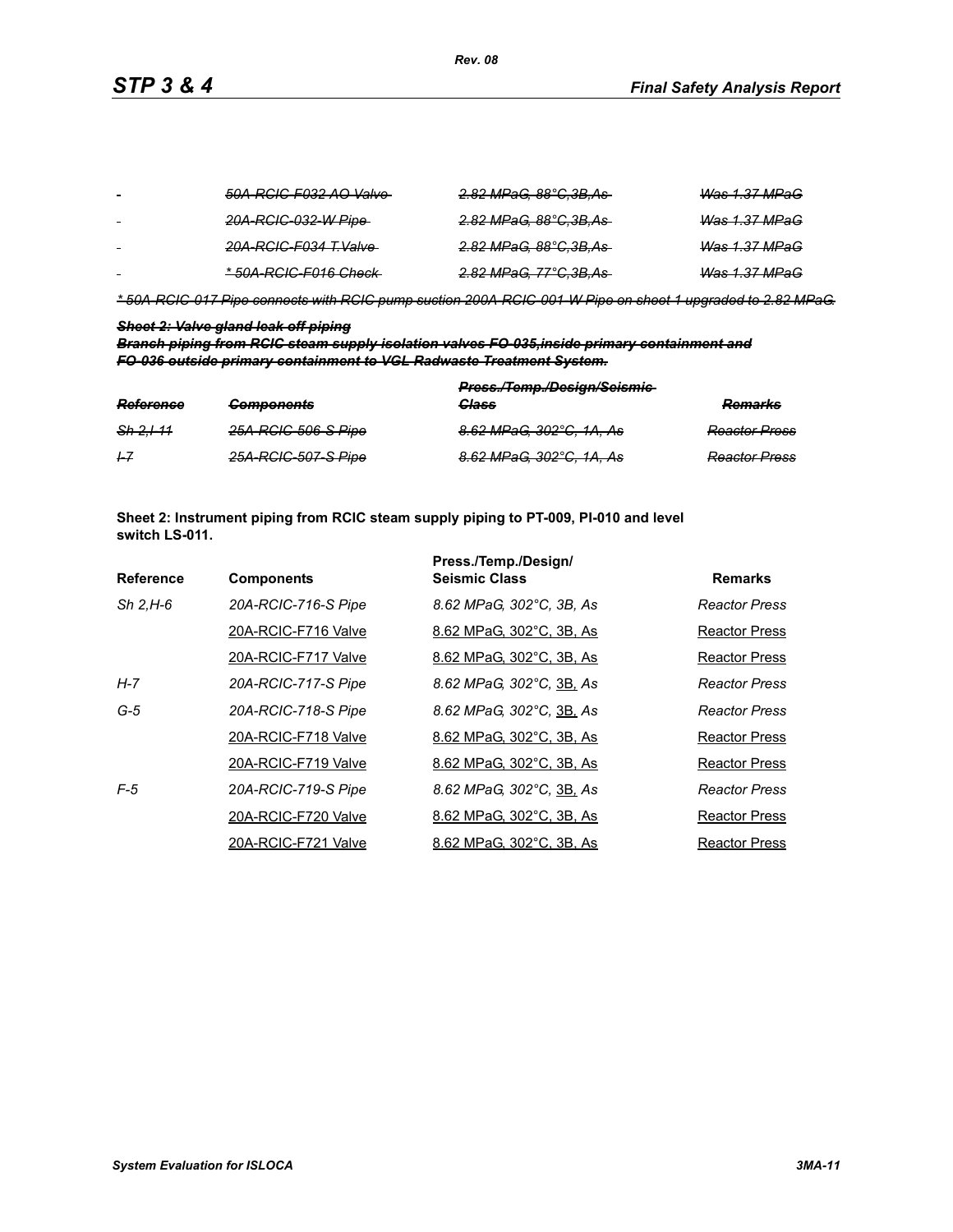# **3MA.5.3 Upgraded Components - CRD System**

STD DEP 3MA-1

**CRD pump suction piping Condensate, Feedwater and Condensate Air Extraction System or Condensate Storage Tank of the Makeup Water System (Condensate).**

| 100A-CRD-001 Pipe-S<br>150A-MUWC-F-403xxxValve<br>150A-CRD-002-S Pipe<br>50A-MUWC-F103Valve<br>50A-MUWC-103 Pipe<br>50A-CRD-033-S Pipe<br>50A-CRD-032-S Pipe | 2.82 MPaG, 2066°C, 6D, C<br>1.37 MPaG, 66°C, B4D,<br><del>(S1,S2)</del> As<br>2.82 MPaG, 2066°C, 6D, C<br>1.37 MPaG, 66°C, 64D, C<br>Static Hd, 66°C, 64D, C<br>2.82 MPaG, 20°C, 6D, C<br>2.82 MPaG, 20°C, 6D, C<br>2.82 MPaG, 2066°C, 6D, C                                                                                                                                                                                                                               | Was 1.37 MPaG<br>No change<br>Was 1.37 MPaG<br>Lock Open<br>No change<br>Was 1.37 MPaG<br><b>Was 1.37 MPaG</b> |
|--------------------------------------------------------------------------------------------------------------------------------------------------------------|----------------------------------------------------------------------------------------------------------------------------------------------------------------------------------------------------------------------------------------------------------------------------------------------------------------------------------------------------------------------------------------------------------------------------------------------------------------------------|----------------------------------------------------------------------------------------------------------------|
|                                                                                                                                                              |                                                                                                                                                                                                                                                                                                                                                                                                                                                                            |                                                                                                                |
|                                                                                                                                                              |                                                                                                                                                                                                                                                                                                                                                                                                                                                                            |                                                                                                                |
|                                                                                                                                                              |                                                                                                                                                                                                                                                                                                                                                                                                                                                                            |                                                                                                                |
|                                                                                                                                                              |                                                                                                                                                                                                                                                                                                                                                                                                                                                                            |                                                                                                                |
|                                                                                                                                                              |                                                                                                                                                                                                                                                                                                                                                                                                                                                                            |                                                                                                                |
|                                                                                                                                                              |                                                                                                                                                                                                                                                                                                                                                                                                                                                                            |                                                                                                                |
|                                                                                                                                                              |                                                                                                                                                                                                                                                                                                                                                                                                                                                                            |                                                                                                                |
|                                                                                                                                                              |                                                                                                                                                                                                                                                                                                                                                                                                                                                                            | Was 1.37 MPaG                                                                                                  |
|                                                                                                                                                              | 2.82 MPaG, 2066°C, 6D, C                                                                                                                                                                                                                                                                                                                                                                                                                                                   | Was 1.37 MPaG                                                                                                  |
|                                                                                                                                                              | Press./Temp./Design/Seismic<br>Class                                                                                                                                                                                                                                                                                                                                                                                                                                       | <b>Remarks</b>                                                                                                 |
|                                                                                                                                                              | 2.82 MPaG, 2066°C, 6D, C                                                                                                                                                                                                                                                                                                                                                                                                                                                   | Was 1.37 MPaG                                                                                                  |
|                                                                                                                                                              | 2.82 MPaG, 2066°C, 6D, C                                                                                                                                                                                                                                                                                                                                                                                                                                                   | Was 1.37 MPaG                                                                                                  |
|                                                                                                                                                              | 2.82 MPaG, 2066°C, 6D, C                                                                                                                                                                                                                                                                                                                                                                                                                                                   | Was 1.37 MPaG                                                                                                  |
|                                                                                                                                                              | 2.82 MPaG, 2066°C, 6D, C                                                                                                                                                                                                                                                                                                                                                                                                                                                   | Was 1.37 MPaG                                                                                                  |
|                                                                                                                                                              | 2.82 MPaG, 2066°C, 6D, C                                                                                                                                                                                                                                                                                                                                                                                                                                                   | Was 1.37 MPaG                                                                                                  |
|                                                                                                                                                              | 2.82 MPaG, 2066°C, 6D, C                                                                                                                                                                                                                                                                                                                                                                                                                                                   | Was 1.37 MPaG                                                                                                  |
|                                                                                                                                                              | 2.82 MPaG, 2066°C, 6D, C                                                                                                                                                                                                                                                                                                                                                                                                                                                   | Was 1.37 MPaG                                                                                                  |
|                                                                                                                                                              | 2.82 MPaG, 2066°C, 6D, C                                                                                                                                                                                                                                                                                                                                                                                                                                                   | Was 1.37 MPaG                                                                                                  |
|                                                                                                                                                              | 2.82 MPaG, 2066°C, 6D, C                                                                                                                                                                                                                                                                                                                                                                                                                                                   | Was 1.37 MPaG                                                                                                  |
|                                                                                                                                                              | 2.82 MPaG, 2066°C, 6D, C                                                                                                                                                                                                                                                                                                                                                                                                                                                   | Was 1.37 MPaG                                                                                                  |
|                                                                                                                                                              | 2.82 MPaG, 2066°C, 6D, C                                                                                                                                                                                                                                                                                                                                                                                                                                                   | Was 1.37 MPaG                                                                                                  |
|                                                                                                                                                              | 2.82 MPaG, 2066°C, 6D, C                                                                                                                                                                                                                                                                                                                                                                                                                                                   | Was 1.37 MPaG                                                                                                  |
|                                                                                                                                                              | 2.82 MPaG, 2066°C, 6D, C                                                                                                                                                                                                                                                                                                                                                                                                                                                   | Was 1.37 MPaG                                                                                                  |
|                                                                                                                                                              | 2.82 MPaG, 2066°C, 6D, C                                                                                                                                                                                                                                                                                                                                                                                                                                                   | Was 1.37 MPaG                                                                                                  |
|                                                                                                                                                              | 2.82 MPaG, 2066°C, 6D, C                                                                                                                                                                                                                                                                                                                                                                                                                                                   | Was 1.37 MPaG                                                                                                  |
|                                                                                                                                                              | 2.82 MPaG, 2066°C, 6D, C                                                                                                                                                                                                                                                                                                                                                                                                                                                   | Was 1.37 MPaG                                                                                                  |
|                                                                                                                                                              | 2.82 MPaG, 2066°C, 6D, C                                                                                                                                                                                                                                                                                                                                                                                                                                                   | Was 1.37 MPaG                                                                                                  |
|                                                                                                                                                              | 2.82 MPaG, 2066°C, 6D, C                                                                                                                                                                                                                                                                                                                                                                                                                                                   | Was 1.37 MPaG                                                                                                  |
|                                                                                                                                                              | 100A-CRD-003-S Pipe<br><b>Components</b><br>CRD-D001A Filter<br>20A-CRD-500-S Pipe<br>20A-CRD-F500A Valve NC<br>20A-CRD-501-S Pipe<br>20A-CRD-F501A Globe V<br>100A-CRD-004-S Pipe<br>100A-CRD-F002A Gate V<br>100A-CRD-F001B Gate V<br>100A-CRD-005-S Pipe<br>CRD-D001B Filter<br>20A-CRD-502-S-Pipe<br>20A-CRD-F500B Globe V<br>20A-CRD-503-S Pipe<br>20A-CRD-F501B Globe V<br>100A-CRD-006-S Pipe<br>100A-CRD-F002B Gate V<br>100A-CRD-007-S Pipe<br>20A-CRD-700-S Pipe | 100A-CRD-F001A Gate V                                                                                          |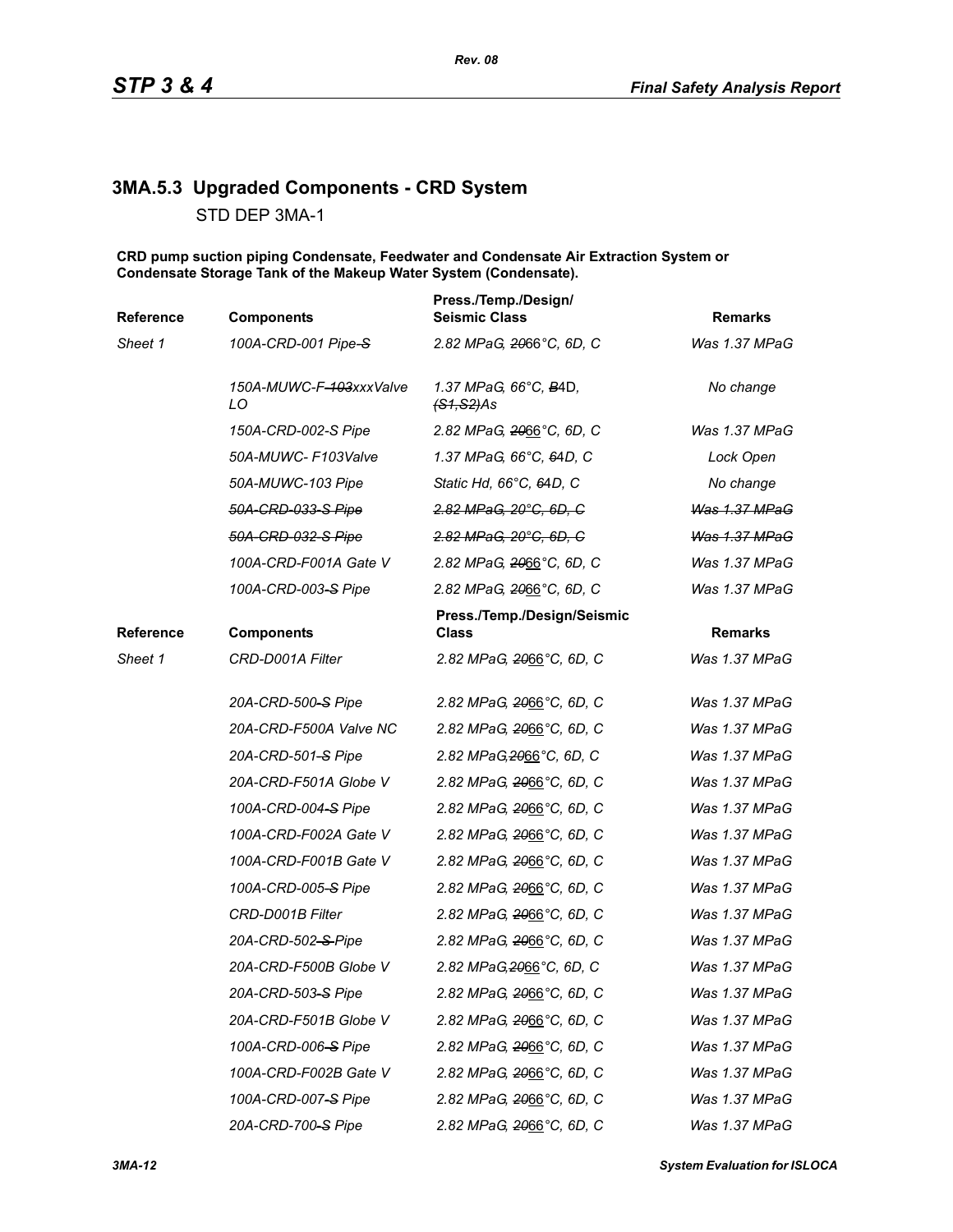#### **CRD pump suction piping Condensate, Feedwater and Condensate Air Extraction System or Condensate Storage Tank of the Makeup Water System (Condensate). (Continued)**

| Reference | <b>Components</b>              | Press./Temp./Design/<br><b>Seismic Class</b> | <b>Remarks</b> |
|-----------|--------------------------------|----------------------------------------------|----------------|
| Sheet 1   | 20A-CRD-F700 Globe V           | 2.82 MPaG, 2066°C, 6D, C                     | Was 1.37 MPaG  |
|           | CRD-DPT001 Diff PT             | 2.82 MPaG, <del>20</del> 66°C, 6D, C         | Was 1.37 MPaG  |
|           | 20A-CRD-F701 Globe V           | 2.82 MPaG, 2066°C, 6D, C                     | Was 1.37 MPaG  |
|           | 20A-CRD-701-S Pipe             | 2.82 MPaG, 2066°C, 6D, C                     | Was 1.37 MPaG  |
|           | 100A-CRD-F003A Gate V          | 2.82 MPaG, 2066°C, 6D, C                     | Was 1.37 MPaG  |
|           | 100A-CRD-008–S Pipe            | 2.82 MPaG, 2066°C, 6D, C                     | Was 1.37 MPaG  |
|           | 25A-CRD-504-S Pipe             | 2.82 MPaG, 2066°C, 6D, C                     | Was 1.37 MPaG  |
|           | 25A-CRD-F004A Safe.RV          | 2.82 MPaG, 2066°C, 6D, C                     | Was 1.37 MPaG  |
|           | 20A-CRD-702-S Pipe             | 2.82 MPaG, 2066°C, 6D, C                     | Was 1.37 MPaG  |
|           | 20A-CRD-F702A Globe V          | 2.82 MPaG, 2066°C, 6D, C                     | Was 1.37 MPaG  |
|           | CRD-PI002A Press I             | 2.82 MPaG, 2066°C, 6D, C                     | Was 1.37 MPaG  |
|           | CRD-PT003A Press T             | 2.82 MPaG, 2066°C, 6D, C                     | Was 1.37 MPaG  |
|           | CRD-C001A Pump                 | 3.4318.63 MPaG, 66°C, 6D, C                  | No change      |
|           | * A-CRD-F502A Globe V          | 2.82 MPaG, <del>20</del> 66°C, 6D, C         | Was 1.37 MPaG  |
|           | * A-CRD-505 <del>-S</del> Pipe | 2.82 MPaG, 2066°C, 6D, C                     | Was 1.37 MPaG  |
|           | * A-CRD-F503A Globe V          | 2.82 MPaG, 2066°C, 6D, C                     | Was 1.37 MPaG  |
|           | * A-CRD-F504A Globe V          | 2.82 MPaG, 2066°C, 6D, C                     | Was 1.37 MPaG  |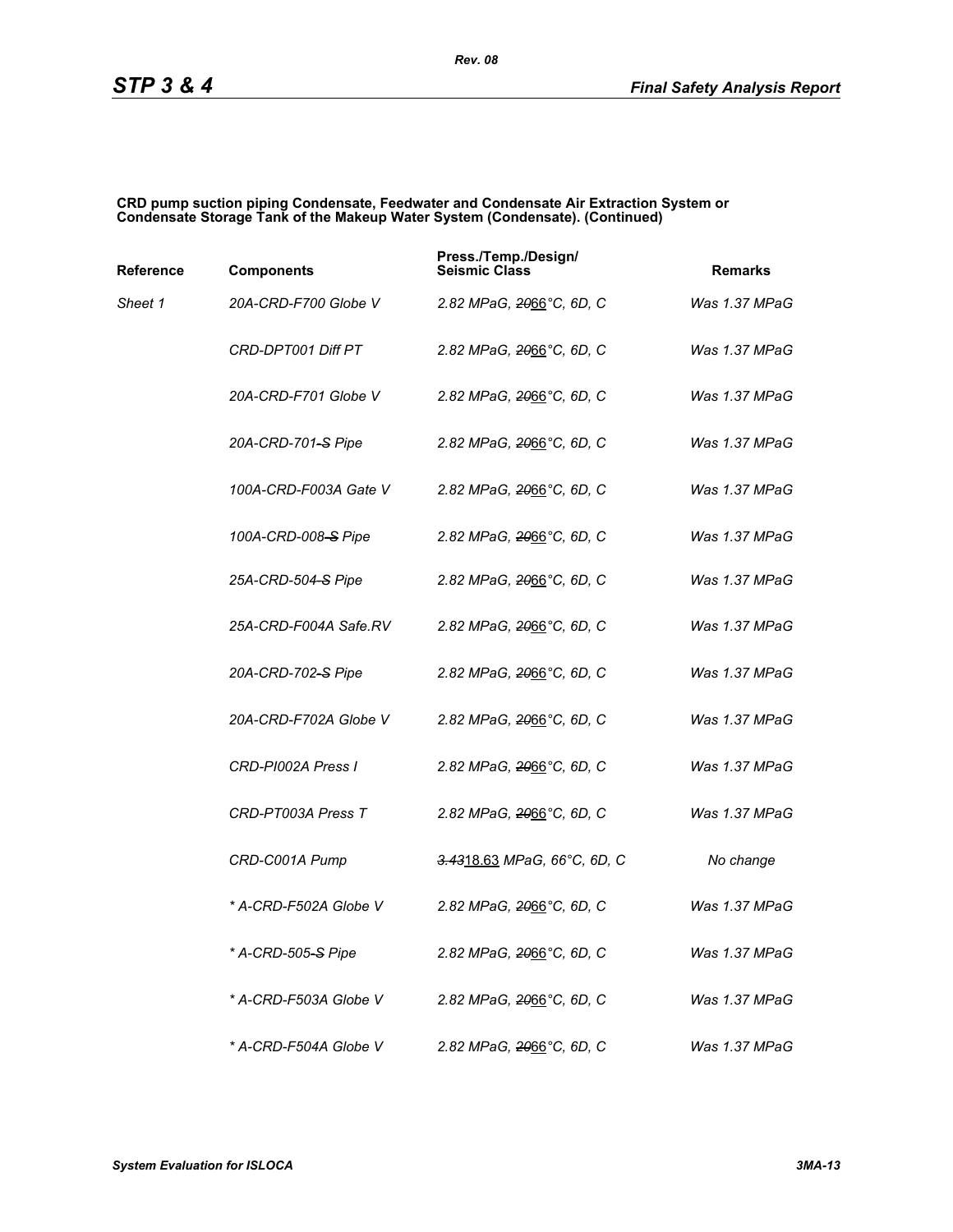#### **CRD pump suction piping Condensate, Feedwater and Condensate Air Extraction System or Condensate Storage Tank of the Makeup Water System (Condensate). (Continued)**

| Reference | <b>Components</b>              | Press./Temp./Design/<br><b>Seismic Class</b> | <b>Remarks</b> |
|-----------|--------------------------------|----------------------------------------------|----------------|
| Sheet 1   | * A-CRD-506-S Pipe             | 2.82 MPaG, <del>20</del> 66°C, 6D, C         | Was 1.37 MPaG  |
|           | * A-CRD-507 <del>-S</del> Pipe | 2.82 MPaG, 2066°C, 6D, C                     | Was 1.37 MPaG  |
|           | * A-CRD-F505A Globe V          | 2.82 MPaG, 2066°C, 6D, C                     | Was 1.37 MPaG  |
|           | * A-CRD-F506A Globe V          | 2.82 MPaG, 2066°C, 6D, C                     | Was 1.37 MPaG  |
|           | 100A-CRD-F003B Gate V          | 2.82 MPaG, 2066°C, 6D, C                     | Was 1.37 MPaG  |
|           | 100A-CRD-010-S Pipe            | 2.82 MPaG, <del>20</del> 66°C, 6D, C         | Was 1.37 MPaG  |
|           | 25A-CRD-508–S Pipe             | 2.82 MPaG, 2066°C, 6D, C                     | Was 1.37 MPaG  |
|           | 25A-CRD-F004B Safe.RV          | 2.82 MPaG, 2066°C, 6D, C                     | Was 1.37 MPaG  |
|           | 20A-CRD-703-S Pipe             | 2.82 MPaG, <del>20</del> 66°C, 6D, C         | Was 1.37 MPaG  |
|           | 20A-CRD-F702B Globe V          | 2.82 MPaG, <del>20</del> 66°C, 6D, C         | Was 1.37 MPaG  |
|           | CRD-PI002B Press I             | 2.82 MPaG, 2066°C, 6D, C                     | Was 1.37 MPaG  |
|           | CRD-PT003B Press T             | 2.82 MPaG, 2066°C, 6D, C                     | Was 1.37 MPaG  |
|           | CRD-C001B Pump                 | 3.4318.63 MPaG, 66°C, 6D, C                  | No change      |
|           | * A-CRD-509-S Pipe             | 2.82 MPaG, 2066°C, 6D, C                     | Was 1.37 MPaG  |
|           | * A-CRD-F502B Globe V          | 2.82 MPaG, 2066°C, 6D, C                     | Was 1.37 MPaG  |
|           | * A-CRD-F503B Globe V          | 2.82 MPaG, 2066°C, 6D, C                     | Was 1.37 MPaG  |
|           | * A-CRD-510 <del>-S</del> Pipe | 2.82 MPaG, 2066°C, 6D, C                     | Was 1.37 MPaG  |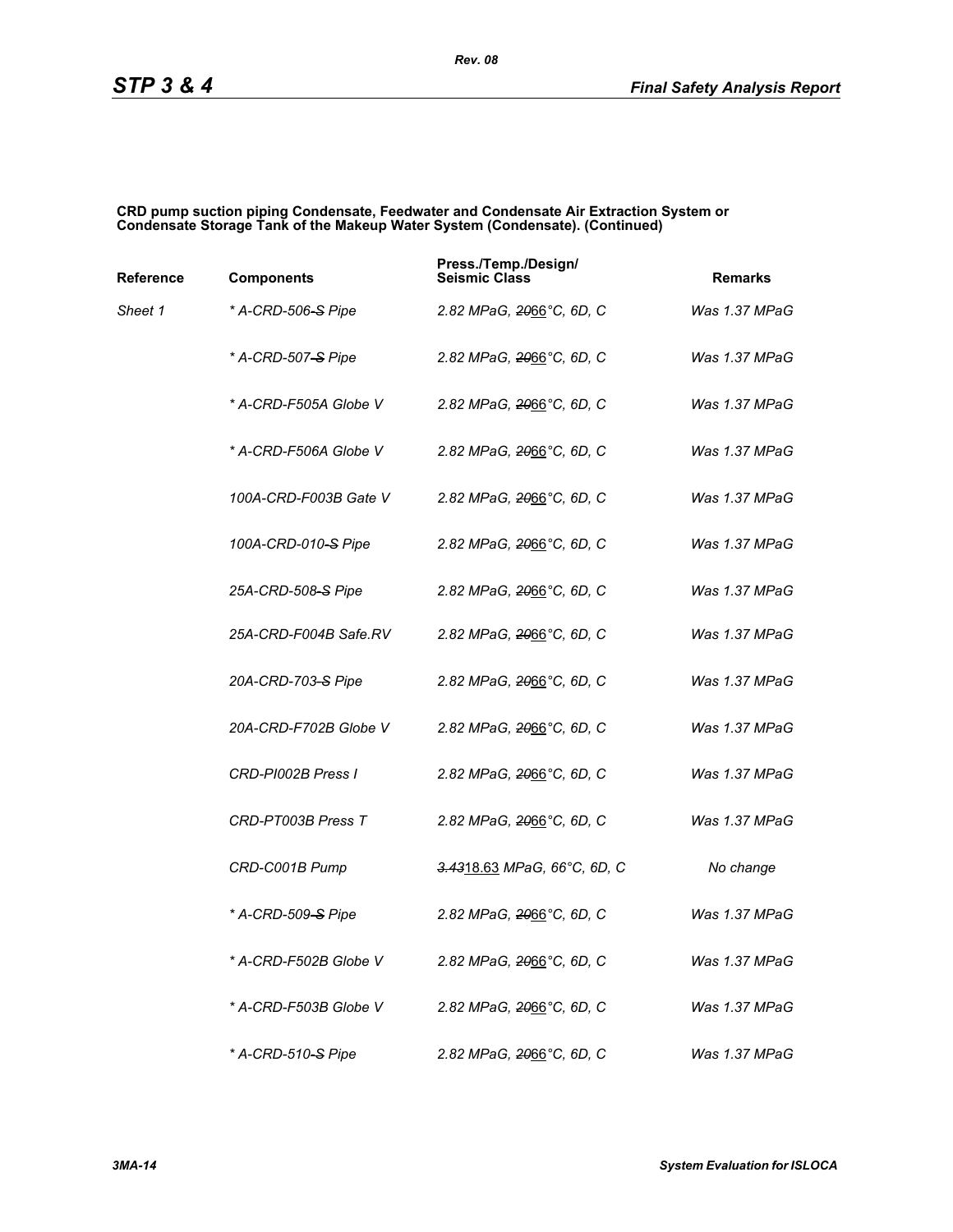#### **CRD pump suction piping Condensate, Feedwater and Condensate Air Extraction System or Condensate Storage Tank of the Makeup Water System (Condensate). (Continued)**

| <b>Reference</b> | <b>Components</b>     | Press./Temp./Design/<br><b>Seismic Class</b> | <b>Remarks</b>  |
|------------------|-----------------------|----------------------------------------------|-----------------|
| Sheet1           | * A-CRD-F504B Globe V | 2.82 MPaG, 2066°C, 6D, C                     | Was 1.37 MPaG   |
|                  | * A-CRD-F505B Globe V | 2.82 MPaG, 2066°C, 6D, C                     | Was 1.37 MPaG   |
|                  | * A-CRD-511-S Pipe    | 2.82 MPaG, 2066°C, 6D, C                     | Was $1.37$ MPaG |
|                  | * A-CRD-F506B Globe V | 2.82 MPaG, 2066°C, 6D, C                     | Was 1.37 MPaG   |
| Sheet 3          | 25A-CRD-075 Pipe      | 2.82 MPaG, 66°C, 6D, C                       | Was 1.37 MPaG   |
|                  | 25A-CRD-076 Pipe      | 2.82 MPaG, 66°C, 6D, C                       | Was 1.37 MPaG   |
|                  | 25A-CRD-077 Pipe      | 2.82 MPaG, 66°C, 6D, C                       | Was 1.37 MPaG   |
|                  | 25A-CRD-F062A Valve   | 2.82 MPaG, 66°C, 6D, C                       | Was 1.37 MPaG   |
|                  | 25A-CRD-F062B Valve   | 2.82 MPaG, 66°C, 6D, C                       | Was 1.37 MPaG   |

#### **CRD interface from pump discharge to the MUWC System condensate storage tank**

| <b>Reference</b> | <b>Components</b>      | Press./Temp./Design/<br><b>Seismic Class</b> | <b>Remarks</b> |
|------------------|------------------------|----------------------------------------------|----------------|
|                  | 50A-CRD-034-S Pipe     | 18.63 MPaG, 66°C, 6D, C                      | No change      |
|                  | 5020A-CRD-035-S Pipe   | 18.63 MPaG, 66°C, 6D, C                      | No change      |
|                  | 5020A-CRD-F023 Globe V | 18.63 MPaG, 66°C, 6D, C                      | No change      |
|                  | 50A-MUWC-xxx-SPipe     | 1.37 MPaG, 66°C, 6D, C                       | No change      |

#### **CRD interface from pump discharge to the RRS System**

| <b>Reference</b> | <b>Components</b>    | Press./Temp./Design/<br><b>Seismic Class</b> | <b>Remarks</b> |
|------------------|----------------------|----------------------------------------------|----------------|
|                  | 20A-CRD-036-S Pipe   | 18.63 MPaG, 66°C, 4 <del>C</del> 6D, BC      | No change      |
|                  | 20A-CRD-F024 Globe V | 18.63 MPaG, 66°C, 4 <del>C</del> 6D, BC      | No change      |
|                  | 20A-CRD-F025 Globe V | 18.63 MPaG, 66°C, 4 <del>C</del> 6D, BC      | No change      |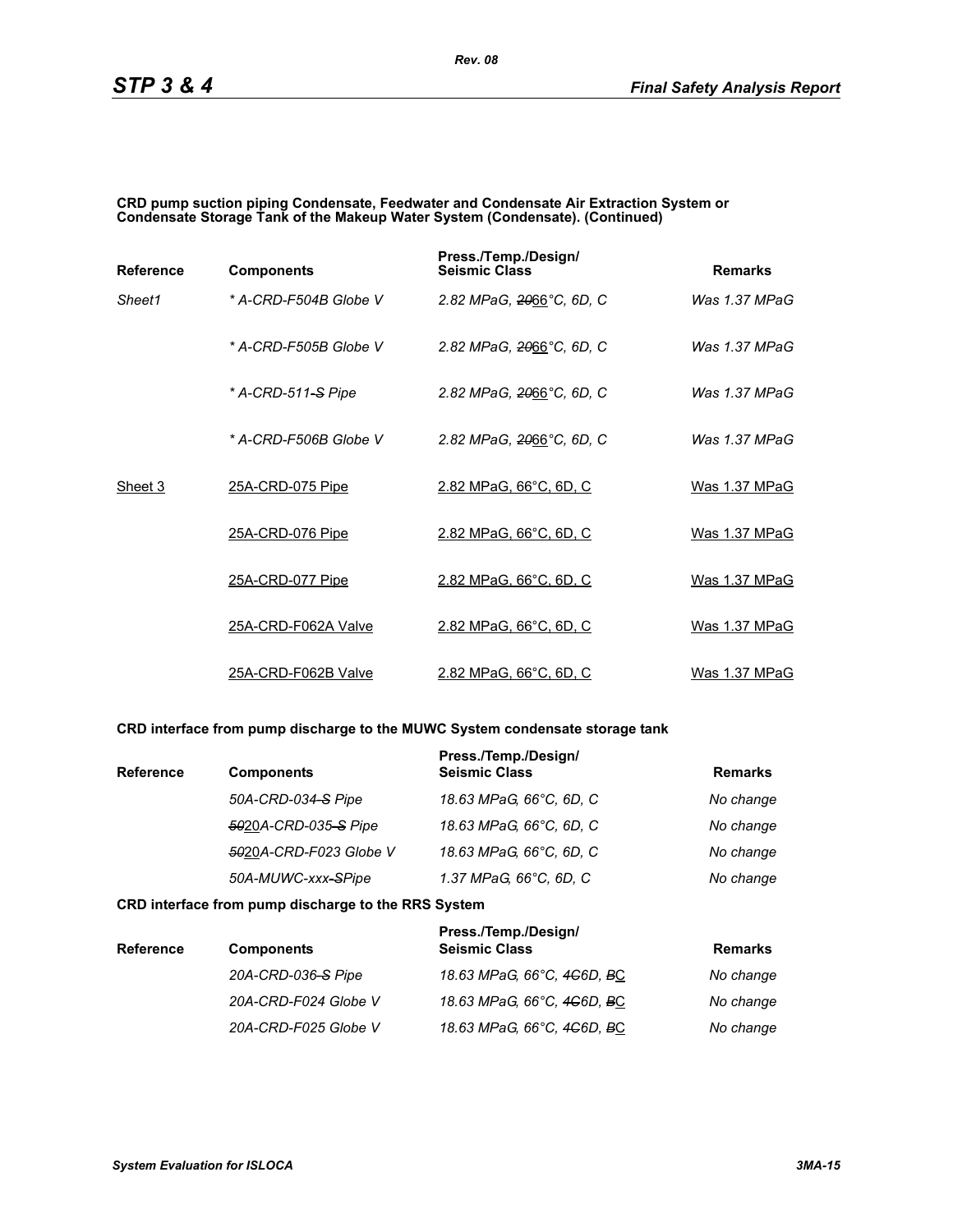**CRD interface from pump discharge to the CUW System**

| <b>Reference</b> | <b>Components</b>    | Press./Temp./Design/<br><b>Seismic Class</b>        | Remarks   |
|------------------|----------------------|-----------------------------------------------------|-----------|
|                  | 20A-CRD-037-S Pipe   | 18.63 MPaG, 66°C, 4 <del>C</del> 6D, <del>B</del> C | No change |
|                  | 20A-CRD-F026 Globe V | 18.63 MPaG, 66°C, 4 <del>C</del> 6D, <del>B</del> C | No change |
|                  | 20A-CRD-F027 Globe V | 18.63 MPaG, 66°C, 4 <del>C</del> 6D, <del>B</del> C | No change |

## **3MA.6.3 Upgraded Components - SLC System** STD DEP 3MA-1

**SLC Injection Pump A suction piping from the SLC storage tank.**

| Reference | <b>Components</b>       | Press./Temp./Design/<br><b>Seismic Class</b> | <b>Remarks</b> |
|-----------|-------------------------|----------------------------------------------|----------------|
|           | SLC-C001A Pump          | 10.79 MPaG, 66°C, 23B, A                     | No change      |
|           | SLC-F003A Relief V.     | 10.79 MPaG, 66°C, 23B, A                     | No change      |
|           | 50A-SLC Pipe            | 2.82 MPaG, 66°C, 23B, A                      | Was 1.37 MPaG  |
|           | 100A-SLC-F002A Valve LO | 2.82 MPaG, 66°C, 23B, A                      | Was 1.37 MPaG  |
|           | 100A-SLC-SS Pipe        | 2.82 MPaG, 66°C, 23B, A                      | Was 1.37 MPaG  |
|           | 100A-SLC-F001A Valve MO | 2.82 MPaG, 66°C, 23B, A                      | Was 1.37 MPaG  |
|           | * SLC-A001 Storage Tk.  | Static Hd., 66°C, 23B, A                     | No Change      |

**SLC Injection Pump B suction piping from the SLC storage tank.**

| <b>Reference</b> | <b>Components</b>       | Press./Temp./Design/<br><b>Seismic Class</b> | <b>Remarks</b>  |
|------------------|-------------------------|----------------------------------------------|-----------------|
|                  | SLC-C001B Pump          | 10.79 MPaG, 66°C, 23B, A                     | No change       |
|                  | SLC-F003B Relief V.     | 10.79 MPaG, 66°C, 23B, A                     | No change       |
|                  | 50A-SLC SS Pipe         | 2.82 MPaG, 66°C, 23B, A                      | Was 1.37 MPaG   |
|                  | 100A-SLC-F002B Valve LO | 2.82 MPaG, 66°C, 23B, A                      | Was $1.37$ MPaG |
|                  | 100A-SLC-SS Pipe        | 2.82 MPaG, 66°C, 23B, A                      | Was $1.37$ MPaG |
|                  | 20A-SLC-SS Pipe         | 2.82 MPaG, 66°C, 23B, A                      | Was $1.37$ MPaG |
|                  | 20A-SLC-F500 Valve      | 2.82 MPaG, 66°C, 23B, A                      | Was $1.37$ MPaG |
|                  | 100A-SLC-F001B Valve MO | 2.82 MPaG, 66°C, 23B, A                      | Was $1.37$ MPaG |
|                  | * SLC-A001 Storage Tk.  | Static Hd., 66°C, 23B, A                     | No Change       |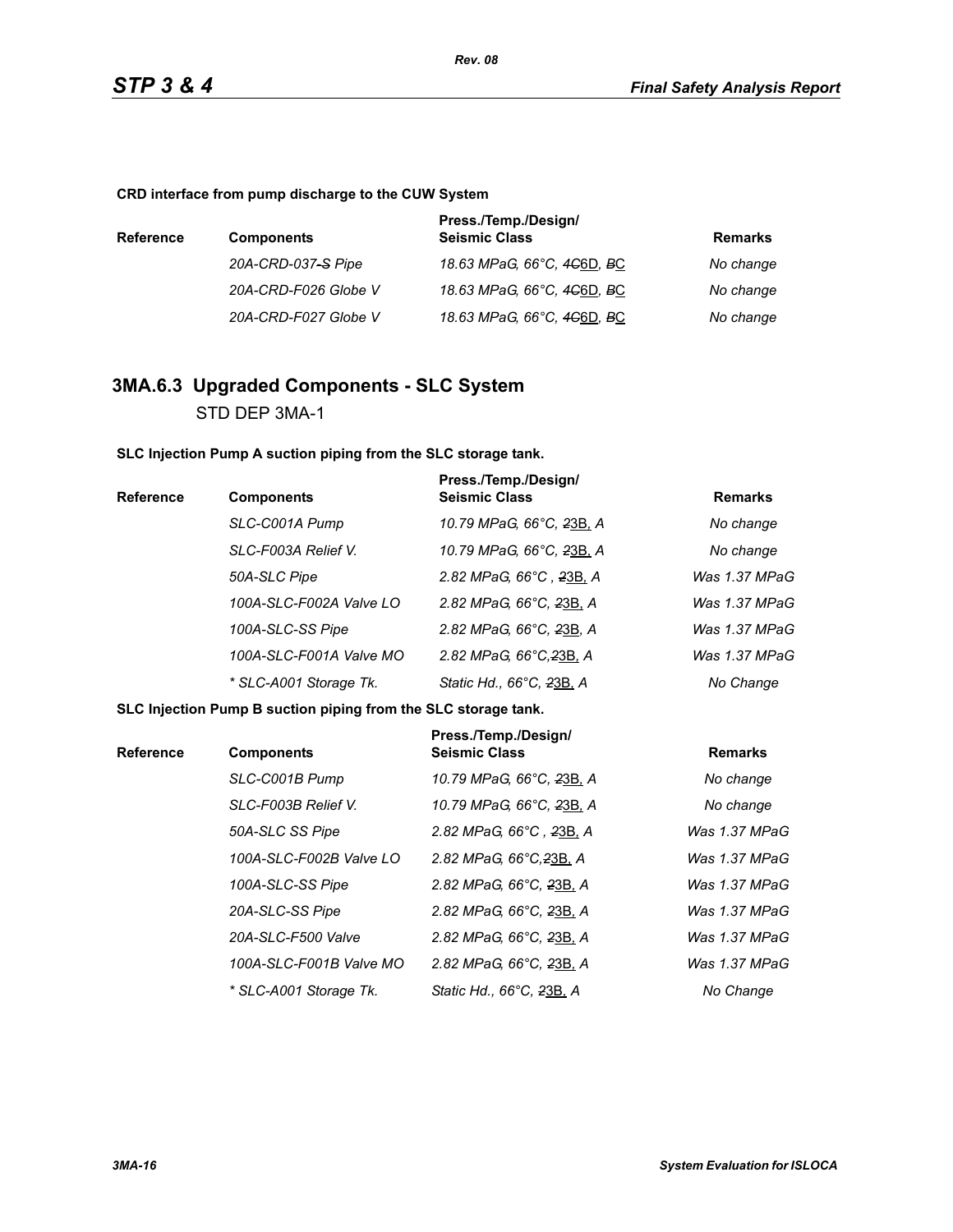#### **SLC test tank piping.**

|                          | Press./Temp./Design/                                      |                |
|--------------------------|-----------------------------------------------------------|----------------|
| <b>Components</b>        | <b>Seismic Class</b>                                      | <b>Remarks</b> |
| ** 40A-SLC-F011 Valve LC | 10.79 MPaG, 66°C, 23B, A                                  | Was ATP        |
| 40A-SLC-SS Pipe          | <del>10.79</del> 2.82 MPaG, 66°C, <del>2</del> 3B,<br>AC. | Was 1.37 MPaG  |
| SLC-A002 Test Tank       | 2.82 MPaG, 66°C, 23B, AC                                  | Was STH        |
| 100A-SLC-SS Pipe         | 2.82 MPaG, 66°C, 23B, AC                                  | Was 1.37 MPaG  |
| 100A-SLC-F012 Valve LC   | 2.82 MPaG, 66°C, 23B, A                                   | Was 1.37 MPaG  |
| 25A-SLC-SS Pipe          | 2.82 MPaG, 66°C, 23B, AC                                  | Was 1.37 MPaG  |
| SLC-F026 Relief V.       | 2.82 MPaG, 66°C, 23B, A                                   | Was 1.37 MPaG  |
| 20A-SLC-SS Pipe          | 2.82 MPaG, 66°C, 23B, A                                   | Was 1.37 MPaG  |
| 100A-SLC-SS Pipe         | 2.82 MPaG, 66°C, 23B, A                                   | Was 1.37 MPaG  |
|                          |                                                           |                |

**SLC interface with MUWP for makeup and pressurization of suction piping from tank. (Pressure higher than static head of SLC storage tank.)**

|                  |                       | Press./Temp./Design/        |                |
|------------------|-----------------------|-----------------------------|----------------|
| <b>Reference</b> | <b>Components</b>     | <b>Seismic Class</b>        | <b>Remarks</b> |
|                  | 80A-SLC-SS Pipe       | 2.821.37 MPaG, 66°C, 23B, C | Was 1.37 MPaG  |
|                  | SLC-F013 Check V.     | 2.82 MPaG, 66°C, 23B, C     | Was 1.37 MPaG  |
|                  | 80A-SLC-SS Pipe       | 2.82 MPaG, 66°C, 23B, C     | Was 1.37 MPaG  |
|                  | 80A-SLC-F014 Valve LC | 2.82 MPaG, 66°C, 23B, A     | Was 1.37 MPaG  |
|                  | 80A-SLC-SS Pipe       | 2.82 MPaG, 66°C, 23B, C     | Was 1.37 MPaG  |
|                  | 20A-SLC-SS Pipe       | 2.82 MPaG, 66°C, 23B, C     | Was 1.37 MPaG  |
|                  | 20A-SLC-F020 Valve LO | 2.82 MPaG, 66°C, 23B, A     | Was 1.37 MPaG  |
|                  | 20A-SLC-D002 RO       | 2.82 MPaG, 66°C, 23B, A     | Was 1.37 MPaG  |
|                  | 20A-SLC-SS Pipe       | 2.82 MPaG, 66°C, 23B, C     | Was 1.37 MPaG  |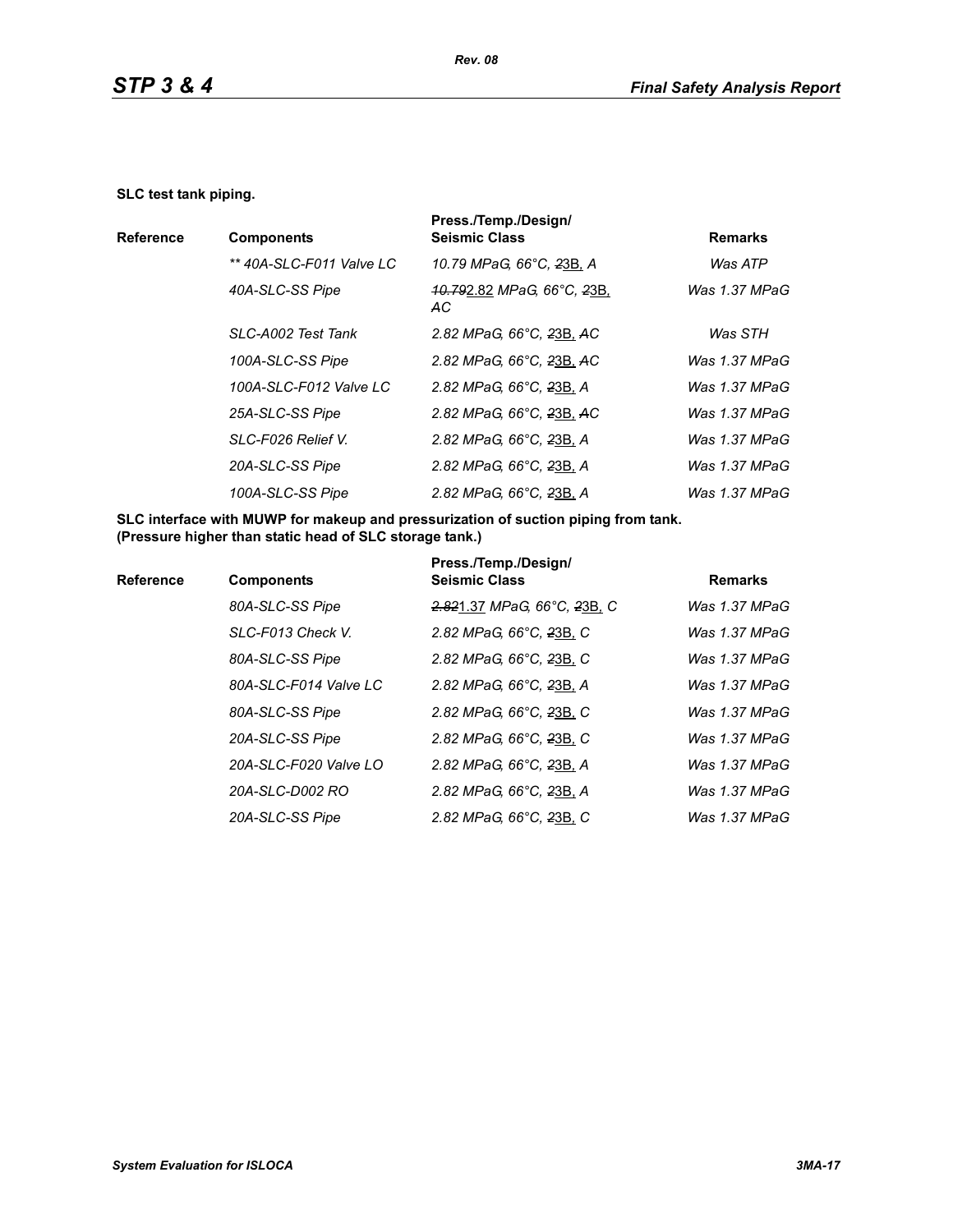**SLC storage tank interface with MUWP for purified makeup water.**

| <b>Reference</b> | <b>Components</b>     | Press./Temp./Design/<br><b>Seismic Class</b> | <b>Remarks</b> |
|------------------|-----------------------|----------------------------------------------|----------------|
|                  | 80A-SLC-SS Pipe       | 2.821.37MPaG, 66°C, 23B, C                   | Was 1.37 MPaG  |
|                  | SLC-F013 Check V.     | 2.82 MPaG, 66°C, 23B, C                      | Was 1.37 MPaG  |
|                  | 80A-SLC-SS Pipe       | 2.82 MPaG, 66°C, 23B, C                      | Was 1.37 MPaG  |
| <b>Reference</b> | <b>Components</b>     | Press./Temp./Design/<br><b>Seismic Class</b> | <b>Remarks</b> |
|                  | 25A-SLC-SS Pipe       | 2.82 MPaG, 66°C, 23B, C                      | Was 1.37 MPaG  |
|                  | 25A-SLC-F015 Valve LC | 2.82 MPaG, 66°C, 23B, AC                     | Was 1.37 MPaG  |
|                  | 20A-SLC-SS Pipe       | 2.82 MPaG, 66°C, 2B4D, C                     | Was 1.37 MPaG  |
|                  | 20A-SLC-F505 Valve NO | 2.82 MPaG, 66°C, 2B4D, AC                    | Was 1.37 MPaG  |
|                  | 25A-SLC-SS Pipe       | 2.82 MPaG, 66°C, 2B4D, C                     | Was 1.37 MPaG  |
|                  | 25A-SLC-F023 Valve LC | 2.82 MPaG, 66°C, 2B4D, AC                    | Was 1.37 MPaG  |
|                  | 25A-SLC-SS Pipe       | <del>2.82</del> 0.863 MPaG, 66°C, 2B4D,<br>С | No Change      |
|                  | *SLC-A001 Storage TK. | Static Head, 66°C, 23B, A                    | No Change      |

*Rev. 08*

### **3MA.7.3 Upgraded Component - CUW System** STD DEP 3MA-1

#### **CUW system interface with Radwaste System**

| <b>Reference</b> | <b>Components</b>     | Press./Temp./Design/<br><b>Seismic Class</b> | Remarks        |
|------------------|-----------------------|----------------------------------------------|----------------|
|                  | xxA-CUW-xxx Pipe(Sam) | 2.82 MPaG, 66°C, 6D, C                       | Was 0.981 MPaG |
|                  | xxA-CUW-xxx Pipe(RV)  | 2.82 MPaG, 66°C, 6D, C                       | Was 0.981 MPaG |

### **3MA.8.1 Upgrade Description**

STD DEP T1 2.4-1

*This new line has the gate valve locked open with the check valve's flow direction into the skimmer surge tank and provides an open path into the skimmer surge tank from valves* RHR F016A, *RHR-F016B and RHR-F016C.*

And to the last sentence of the second paragraph.

*All the piping between the FPC valves, FPC-F029, FPC- F031, and FPC-F106 and the RHR valves,* RHR-F016A, *RHR-F016B and RHR-F016C, were upgraded to the URS design pressure of 2.82 MPaG.*

The following information is added to the last sentence of the third paragraph.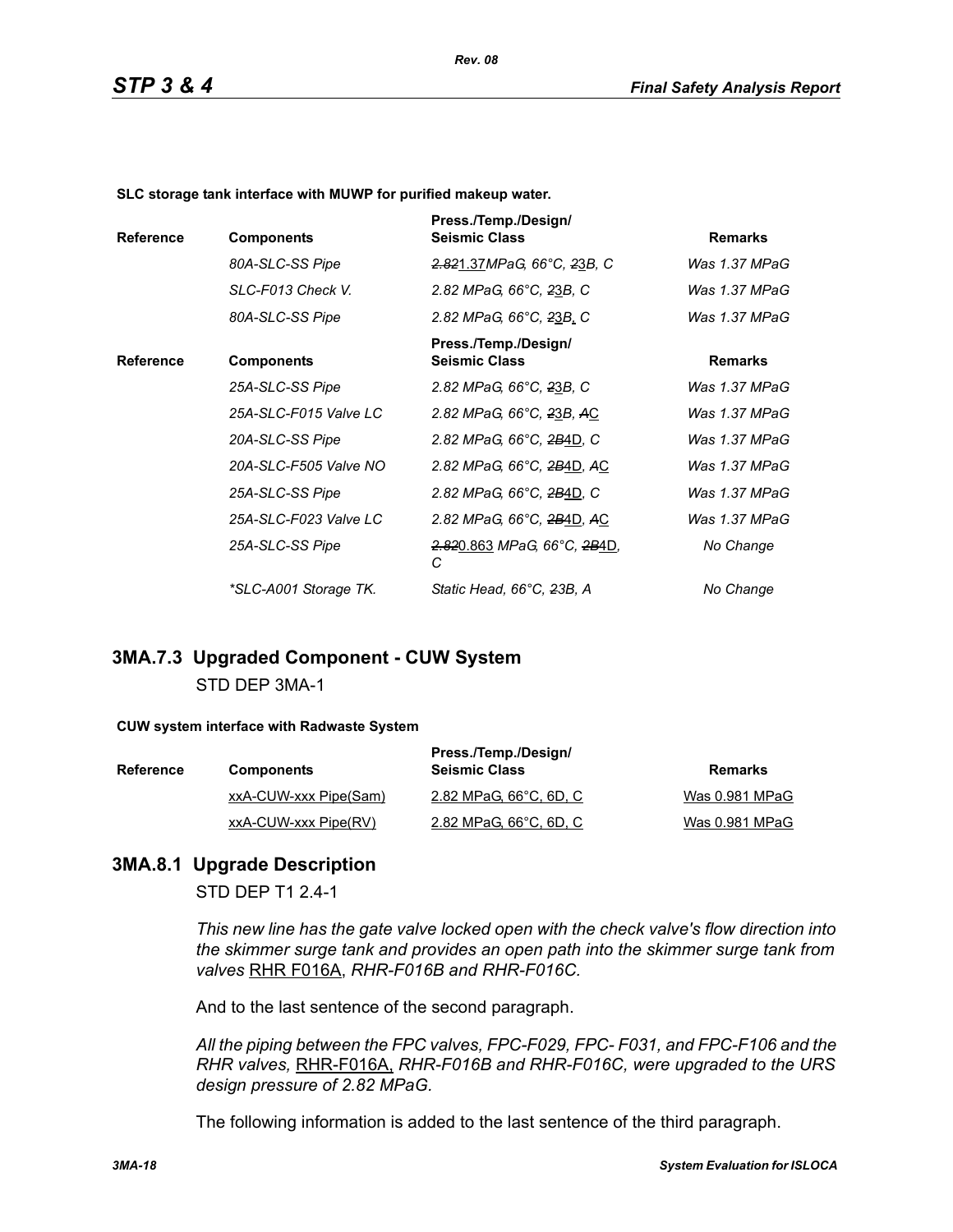*Valves FPC-F093 and FPC-F017 are always locked open and provide an open path from the RHR valves,* RHR-F015A, *RHR-F015B and RHR-F015C, to the spent fuel storage pool and cask pit.*

### **3MA.8.3 Upgraded Components - FPC System**

STD DEP T1 2.4-1

STD DEP 3MA-1

| Reference | <b>Components</b>           | Press./Temp./Design/<br><b>Seismic Class</b> | Remarks   |
|-----------|-----------------------------|----------------------------------------------|-----------|
|           | 250A300A-RHR-F015A Valve MO | 3.43 MPaG, 182°C,3B,As                       | No Change |
|           | 250A300A-FPC-SS Pipe        | 1.57 MPaG, 66°C, 4C, A(S2)                   | No Change |

The following information is added to the **FPC System interface with makeup from RHR System or SPCU System** grouping.

| <b>Reference</b> | <b>Components</b>       | Press./Temp./Design/<br><b>Seismic Class</b> | Remarks   |
|------------------|-------------------------|----------------------------------------------|-----------|
|                  | 300A-RHR-F016A Valve MO | 2.82 MPaG, 182°C, 3B, As                     | No Change |
|                  | 300A-FPC-SS Pipe        | 2.82 MPaG, 66°C, 4C, B(S1, S2)               | No Change |

- *\* FPC Valve F029 is open only for fuel pool cooling mode B (maximum heat load operation with RHR System*  $\underline{A}$ *, B or C operating in parallel with FPC System).*
- *\*\* FPC Valve F031 is open only for fuel pool cooling mode B (refueling when Dryer/Separator Pool is drained and pumped to Radwaste LCW collector tank by RHR System* A, *B or C).*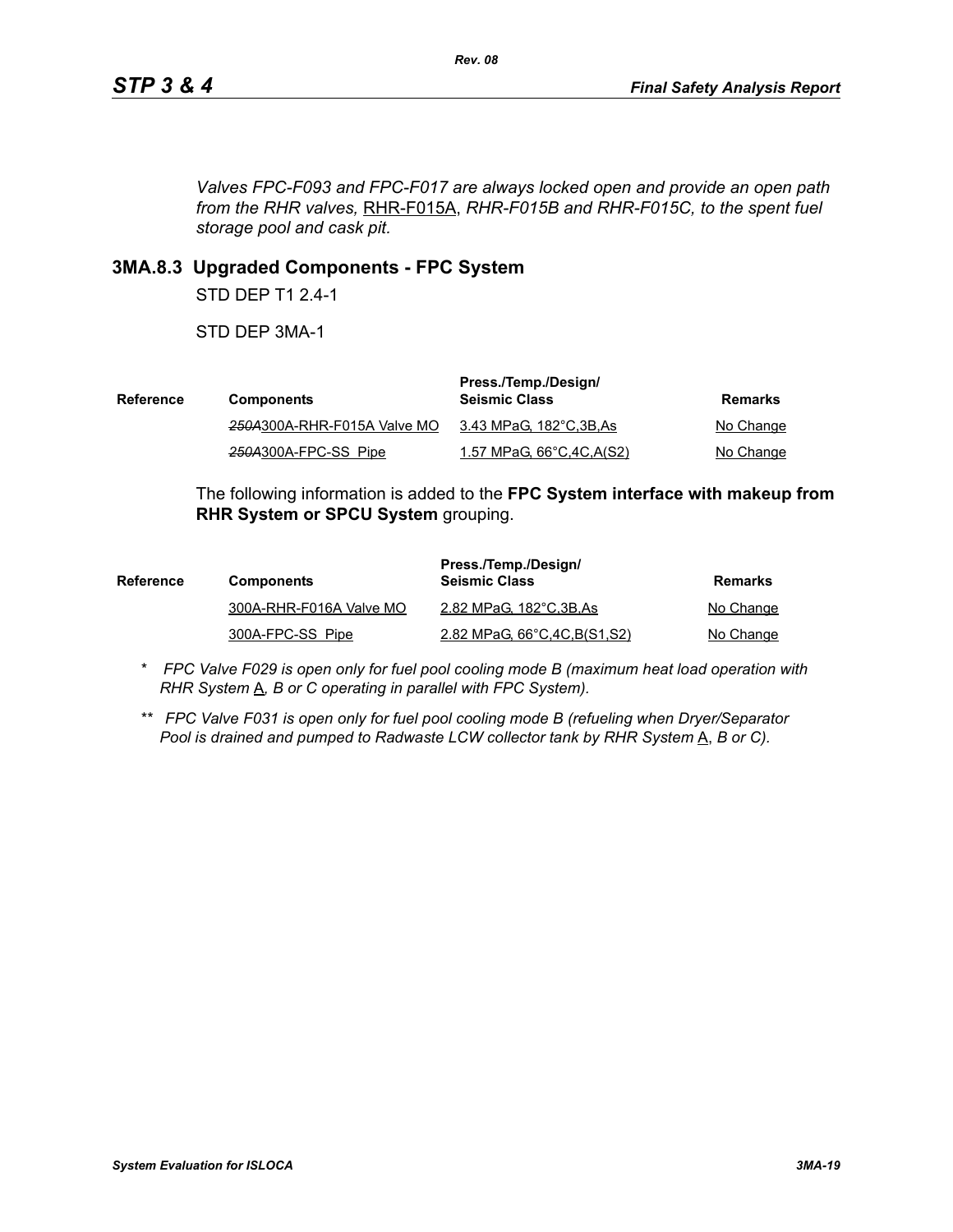**FPC System interface with makeup from RHR System or SPCU System.**

|           |                            | Press./Temp./Design/                         |                |
|-----------|----------------------------|----------------------------------------------|----------------|
| Reference | <b>Components</b>          | <b>Seismic Class</b>                         | <b>Remarks</b> |
|           | 250300A-RHR-F015C Valve MO | 3.43 MPaG, 182°C, 3B, As                     | No change      |
|           | 250300A-FPC-SS Pipe        | 1.57 MPaG, 66°C, <del>3B,</del> 4C, A(S2)    | No change      |
|           | 250300A-RHR-F015B Valve MO | 3.43 MPaG, 182°C, 3B, As                     | No change      |
|           | 250A-FPC-F022 Valve LOLC   | 1.57 MPaG, 66°C, 4C, A(S2)                   | No change      |
|           | 250A-FPC-SS Pipe           | 1.57 MPaG, 66°C, 4C,<br><u>A(S2)B(S1,S2)</u> | No change      |
|           | 250A-FPC-F023 Check Valve  | 1.57 MPaG, 66°C, 4C,<br><u>A(S2)B(S1,S2)</u> | No change      |
|           | 250A-FPC-SS Pipe           | 1.57 MPaG, 66°C, 4C,<br><u>A(S2)B(S1,S2)</u> | No change      |
|           | 20A-FPC-F097 Valve         | <u>1.57 MPaG, 66°C, 4C, A(S2)</u>            | No change      |
|           | 20A-FPC-xxx SS Pipe        | <u>1.57 MPaG, 66°C, 4C, A(S2)</u>            | No change      |
|           | 80A-FPC-F096 Valve         | <u>1.57 MPaG, 66°C, 4C, A(S2)</u>            | No change      |

# **3MA.10.3 Upgraded Component - RRS System**

STD DEP 3MA-1

**RRS interface with MUWP System for Reactor Internal Pump (RIP) casing makeup water.**

|           |                                  | Press./Temp./Design/     |                |
|-----------|----------------------------------|--------------------------|----------------|
| Reference | <b>Components</b>                | <b>Seismic Class</b>     | <b>Remarks</b> |
|           | xxA-MUWP-xxx Pipe                | 2.82 MPaG, 66°C, 6D,C    | Was 1.37 MPaG  |
|           | xxA-MUWP-Fxxx Valve              | 2.82 MPaG, 66°C, 6D,C    | Was 1.37 MPaG  |
|           | 15A-MUWP-188 Pipe                | 2.82 MPaG, 66°C, 6D,C    | Was 1.37 MPaG  |
|           | 15A-MUWP-F145 Valve              | 2.82 MPaG, 66°C, 6D,C    | Was 1.37 MPaG  |
|           | 50A-MUWP-186 Pipe                | 2.82 MPaG, 66°C, 6D,C    | Was 1.37 MPaG  |
|           | 50A-MUWP-F143 Valve              | 2.82 MPaG, 66°C, 6D,C    | Was 1.37 MPaG  |
|           | 50A-MUWP-187 Pipe                | 2.82 MPaG, 66°C, 6D,C    | Was 1.37 MPaG  |
|           | 50A-MUWP-F144 Valve              | 2.82 MPaG, 66°C, 6D,C    | Was 1.37 MPaG  |
|           | xxA-MUWP-xxx Pipe                | 2.82 MPaG, 171°C, 3B, As | Was 1.37 MPaG  |
|           | xxA-MUWP-Fxxx Valve              | 2.82 MPaG, 171°C, 3B, As | Was 1.37 MPaG  |
|           | 150A-RRSMUWP-Fxxx Check<br>Valve | 1.37 MPaG, 66°C, 6D, C   | No change      |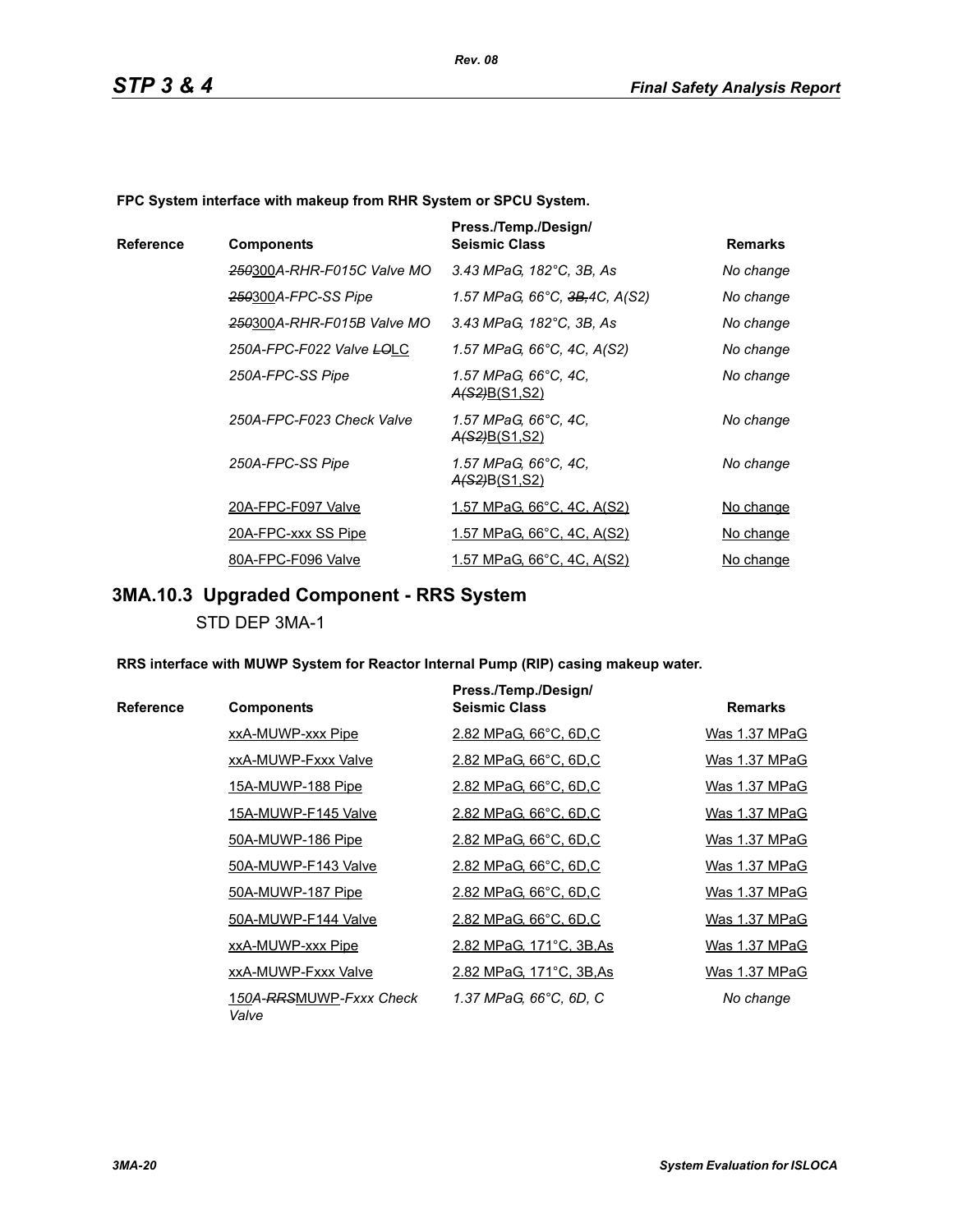## **3MA.11.3 Upgraded Components -** *MUCW***MUWC System** STD DEP 3MA-1

#### **MUWC System interface with MUWP**

| <b>Reference</b> | <b>Components</b>                      | Press./Temp./Design/<br><b>Seismic Class</b> | <b>Remarks</b> |
|------------------|----------------------------------------|----------------------------------------------|----------------|
|                  | <b>450125A-WUMPMUWP-101 SS</b><br>Pipe | 1.37 MPaG, 66°C, 46D, C                      | No change      |
|                  | 150A-WUMPMUWP-Fxxx SS<br>Valve LO      | 1.37 MPaG, 66°C, 46D, C                      | No change      |
|                  | 150AWUMPMUWP-Fxxx SS<br>Check V        | 1.37 MPaG, 66°C, 46D, C                      | No change      |

#### **MUWC interface with the CRD System pump discharge piping.**

|                  |                     | Press./Temp./Design/   |           |
|------------------|---------------------|------------------------|-----------|
| <b>Reference</b> | <b>Components</b>   | <b>Seismic Class</b>   | Remarks   |
| Sheet 1          | 50A-MUWC-F103 Valve | 1.37 MPaG. 66°C. 4D. B | Lock Open |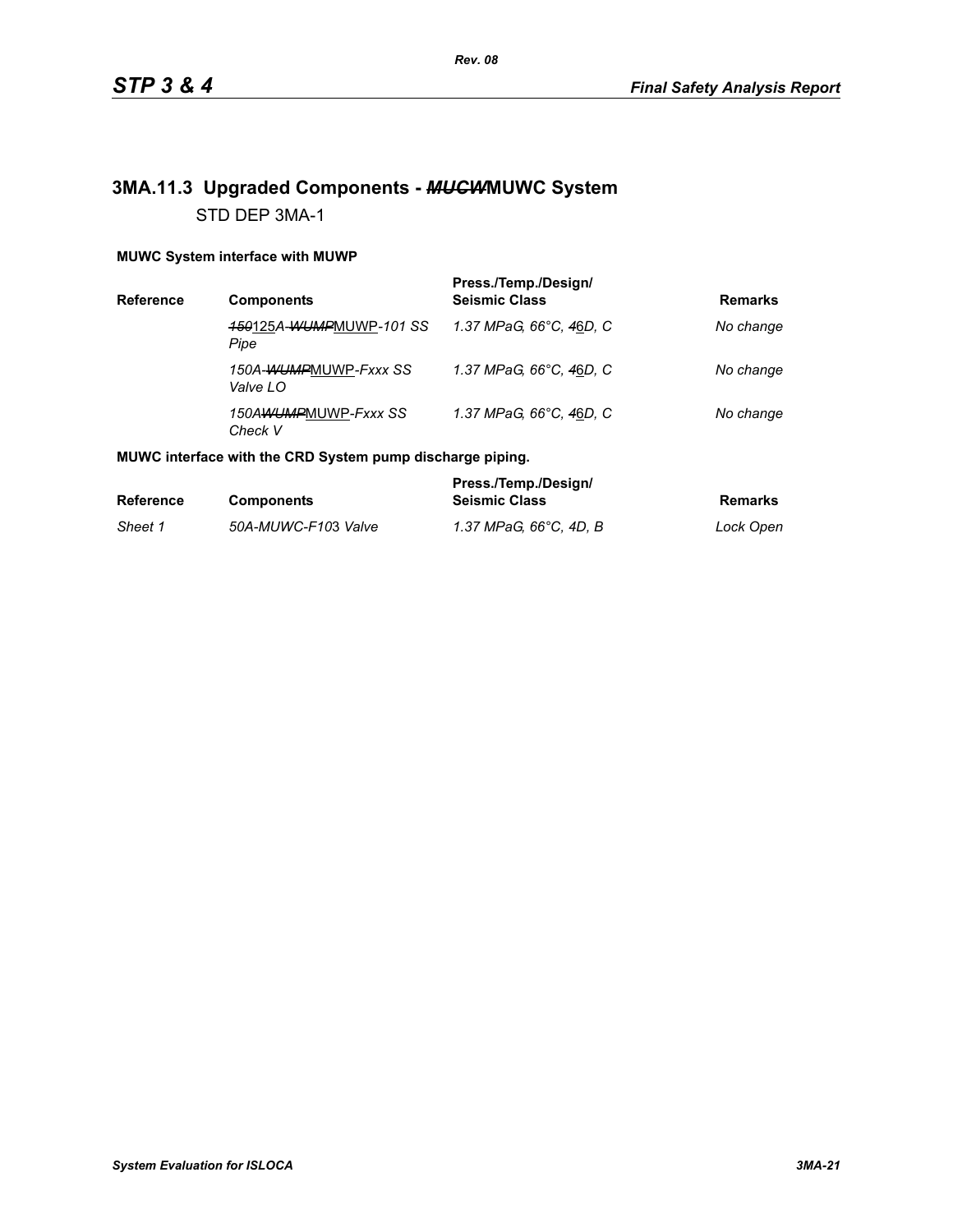# **3MA.12.3 Upgraded Components - MUWP System** STD DEP 3MA-1

### **MUWP System interface with RRS for Reactor Internal Pump (RIP) casing makeup water.**

| Reference | <b>Components</b>           | Press./Temp./Design/<br><b>Seismic Class</b> | <b>Remarks</b> |
|-----------|-----------------------------|----------------------------------------------|----------------|
| Sheet 1   | 4520A-RRS-502A-K Pipes      | 8.62 MPaG, 302°C, 4A, As                     | No change      |
|           | 4520A-RRS-F504A-K Valves NC | 8.62 MPaG, 302°C, 4A, As                     | No change      |
|           | 15A-MUWP-189-198 Pipes      | 2.82 MPaG, 66°C, 46D,C                       | Was 1.37 MPaG  |
|           | 50A-MUWP-185 Pipe           | 2.82 MPaG, 66°C, 46D,C                       | Was 1.37 MPaG  |
|           | xxA-MUWP-xxx Pipe           | 2.82 MPaG, 66°C, 6D,C                        | Was 1.37 MPaG  |
|           | xxA-MUWP-Fxxx Valve         | 2.82 MPaG, 66°C, 6D,C                        | Was 1.37 MPaG  |
|           | <u>15A-MUWP-188 Pipe</u>    | 2.82 MPaG, 66°C, 6D,C                        | Was 1.37 MPaG  |
|           | 15A-MUWP-F145 Valve         | 2.82 MPaG, 66°C, 6D,C                        | Was 1.37 MPaG  |
|           | 50A-MUWP-186 Pipe           | 2.82 MPaG, 66°C, 6D,C                        | Was 1.37 MPaG  |
|           | 50A-MUWP-F143 Valve         | 2.82 MPaG, 66°C, 6D,C                        | Was 1.37 MPaG  |
|           | 50A-MUWP-187 Pipe           | 2.82 MPaG, 66°C, 6D,C                        | Was 1.37 MPaG  |
|           | 50A-MUWP-F144 Valve         | 2.82 MPaG, 66°C, 6D,C                        | Was 1.37 MPaG  |
|           | xxA-MUWP-xxx Pipe           | 2.82 MPaG, 171°C, 3B, As                     | Was 1.37 MPaG  |
|           | xxA-MUWP-Fxxx Valve         | 2.82 MPaG, 171°C, 3B, As                     | Was 1.37 MPaG  |
|           | 50A-MUWP-183 Pipe           | 1.37 MPaG, 66°C, 46D, C                      | No change      |
|           | 80A-MUWP-181 Pipe           | 1.37 MPaG, 66°C, 46D, C                      | No change      |
|           | 80A-MUWP-F140 Valve LO      | 1.37 MPaG, 66°C, 46D, C                      | No change      |
|           | 125A-MUWP-101 Pipe          | 1.37 MPaG, 66°C, 46D, C                      | No change      |
|           | 125A-MUWP-F101 Valve LO     | 1.37 MPaG, 66°C, 46D, C                      | No change      |
|           | 20A-MUWP-602 Pipe           | 1.37 MPaG, 66°C, 4 <u>6</u> D, C             | No change      |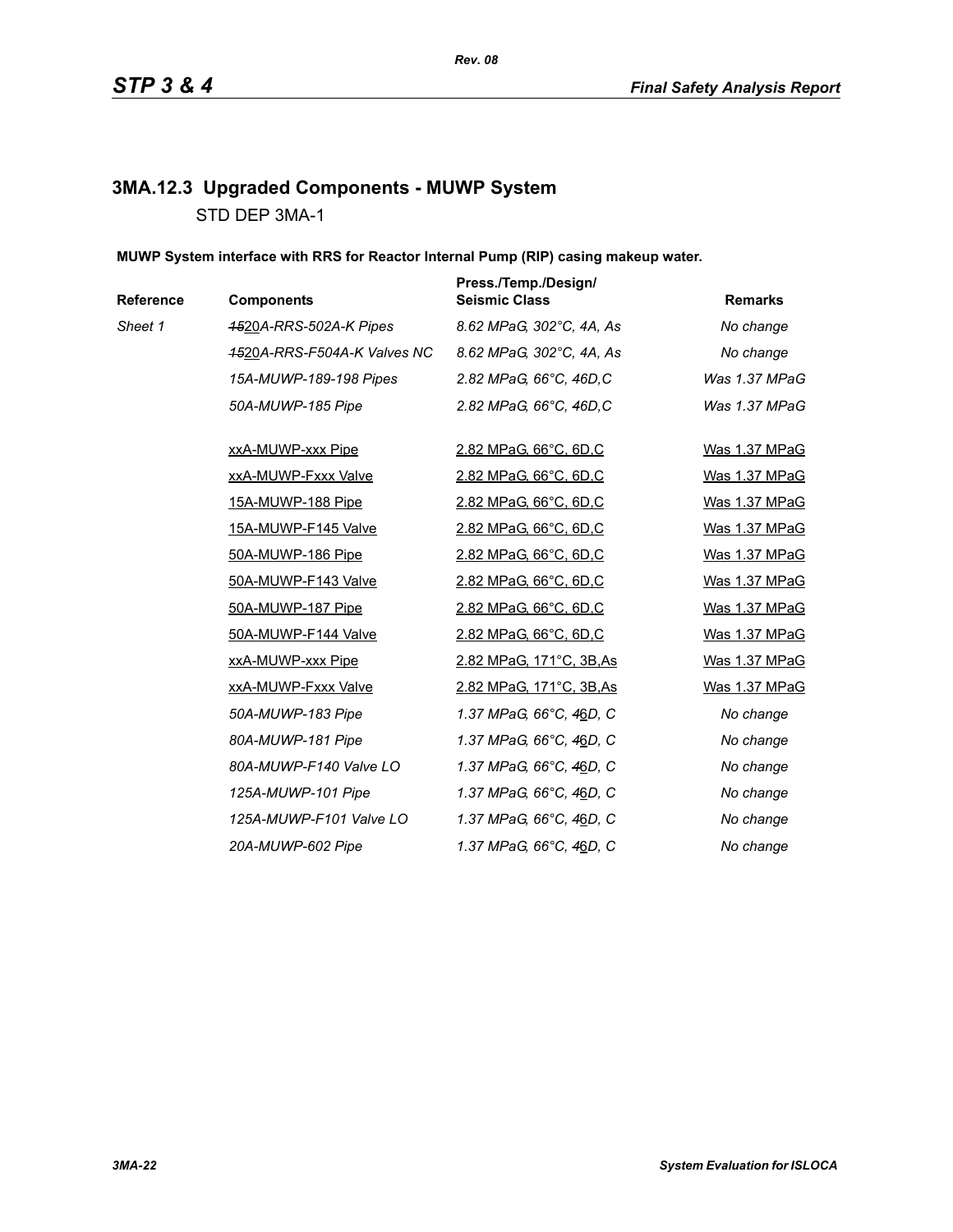| Reference | <b>Components</b>             | Press./Temp./Design/<br><b>Seismic Class</b> | <b>Remarks</b> |
|-----------|-------------------------------|----------------------------------------------|----------------|
| Sheet 1   | 20A-MUWP-F602 Valve NC        | 1.37 MPaG, 66°C, 46D, C                      | No change      |
|           | 20A-MUWP-601 Pipe             | 1.37 MPaG, 66°C, 46D, C                      | No change      |
|           | 20A-MUWP-F601 Valve NC        | 1.37 MPaG, 66°C, 46D, C                      | No change      |
|           | 20A-MUWP-FQ102 Flow Integr.   | 1.37 MPaG, 66°C, 46D, C                      | No change      |
|           | 20A-MUWP-801 Pipe             | 1.37 MPaG, 66°C, 46D, C                      | No change      |
|           | 20A-MUWP-F801 Valve NC        | 1.37 MPaG, 66°C, 46D, C                      | No change      |
|           | 20A-MUWP-800 Pipe             | 1.37 MPaG, 66°C, 46D, C                      | No change      |
|           | 20A-MUWP-F800 Valve NC        | 1.37 MPaG, 66°C, 46D, C                      | No change      |
|           | 20A-MUWP-PX101 Press, Pt.     | 1.37 MPaG, 66°C, 46D, C                      | No change      |
|           | 20A-MUWP-600 Pipe             | 1.37 MPaG, 66°C, 46D, C                      | No change      |
|           | 20A-MUWP-F600 Valve NC        | 1.37 MPaG, 66°C, 46D, C                      | No change      |
|           | 20A-MUWP-F100 Valve LO        | 1.37 MPaG, 66°C, 46D, C                      | No change      |
|           | 125A-MUWP-102 Pipe            | 1.37 MPaG, 66°C, 46D, C                      | No change      |
|           | 125A-MUWP-F102 Valve NC       | 1.37 MPaG, 66°C, 46D, C                      | No change      |
|           | 150A-MUWP-xxx Pipe            | 1.37 MPaG, 66°C, 46D, C                      | No change      |
|           | 150A-MUWP-xxx Pipe            | 1.37 MPaG, 66°C, 46D, C                      | No change      |
|           | 150A-RRSMUWP-Fxxx Check Valve | 1.37 MPaG, 66°C, 46D, C                      | No change      |
|           | 150A-MUWP-xxx Pipe            | Static Head, 66°C, 46D, C                    | No change      |

**MUWP System interface with RRS for Reactor Internal Pump (RIP) casing makeup water. (Cont.)**

### **3MA.13.1 Upgraded Description**

### STD DEP 3MA-1

*The Radwaste System LCW and HCW inlet piping header connects to each interfacing system at a valve. The header is not upgraded because it is an open pathway to the*  collector tanks. The dualfour LCW tanks rotate the fill mode one at a time through a *level controlled AO valve at the inlet of each tank. The maintenance valve is a lock open type. The dual*three *HCW tanks operate similarly to the LCW tanks.*